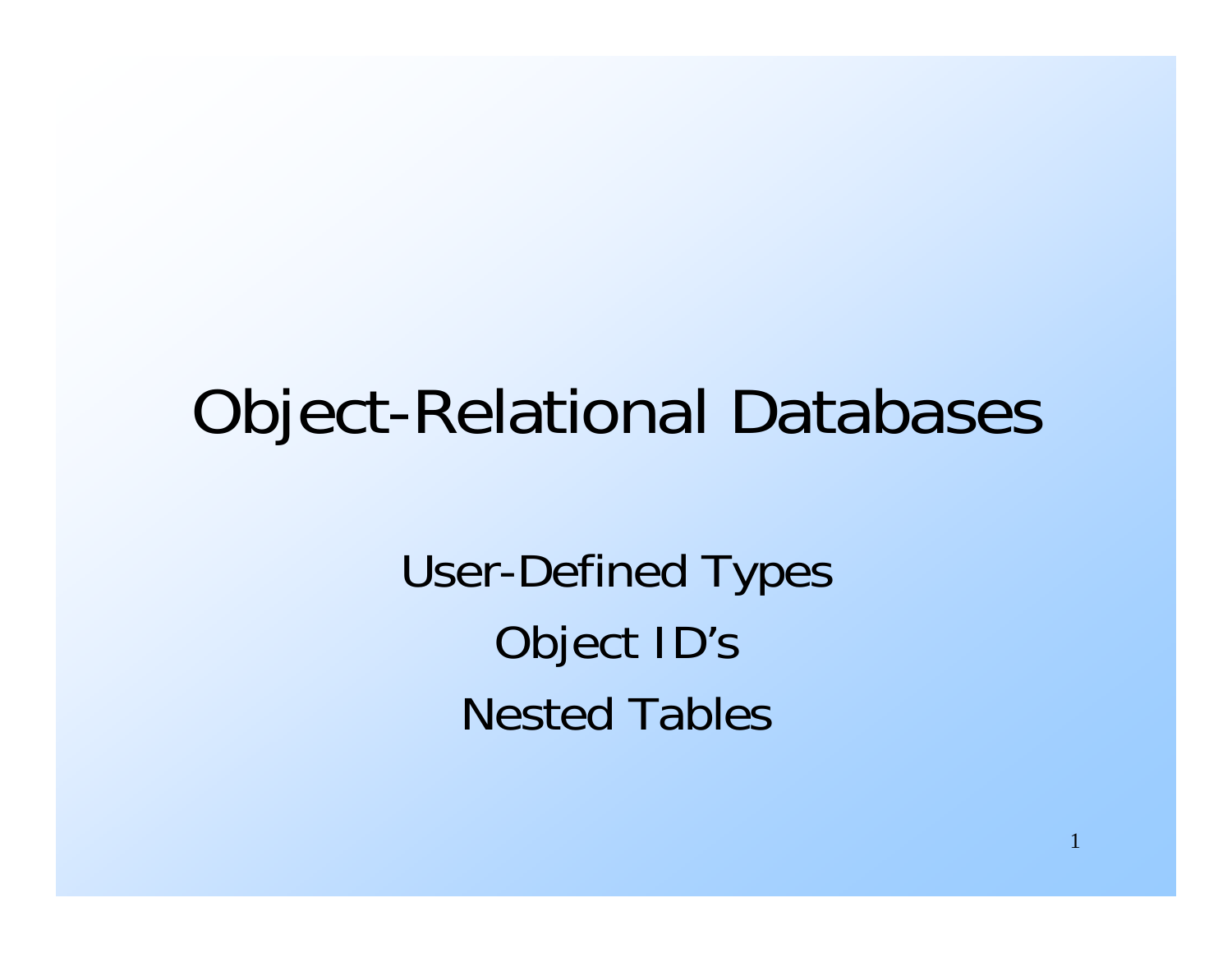### Merging Relational and Object Models

- ◆ Object-oriented models support interesting data types --- not just flat files.
	- Maps, multimedia, etc.
- The relational model supports veryhigh-level queries.
- ◆ Object-relational databases are an attempt to get the best of both.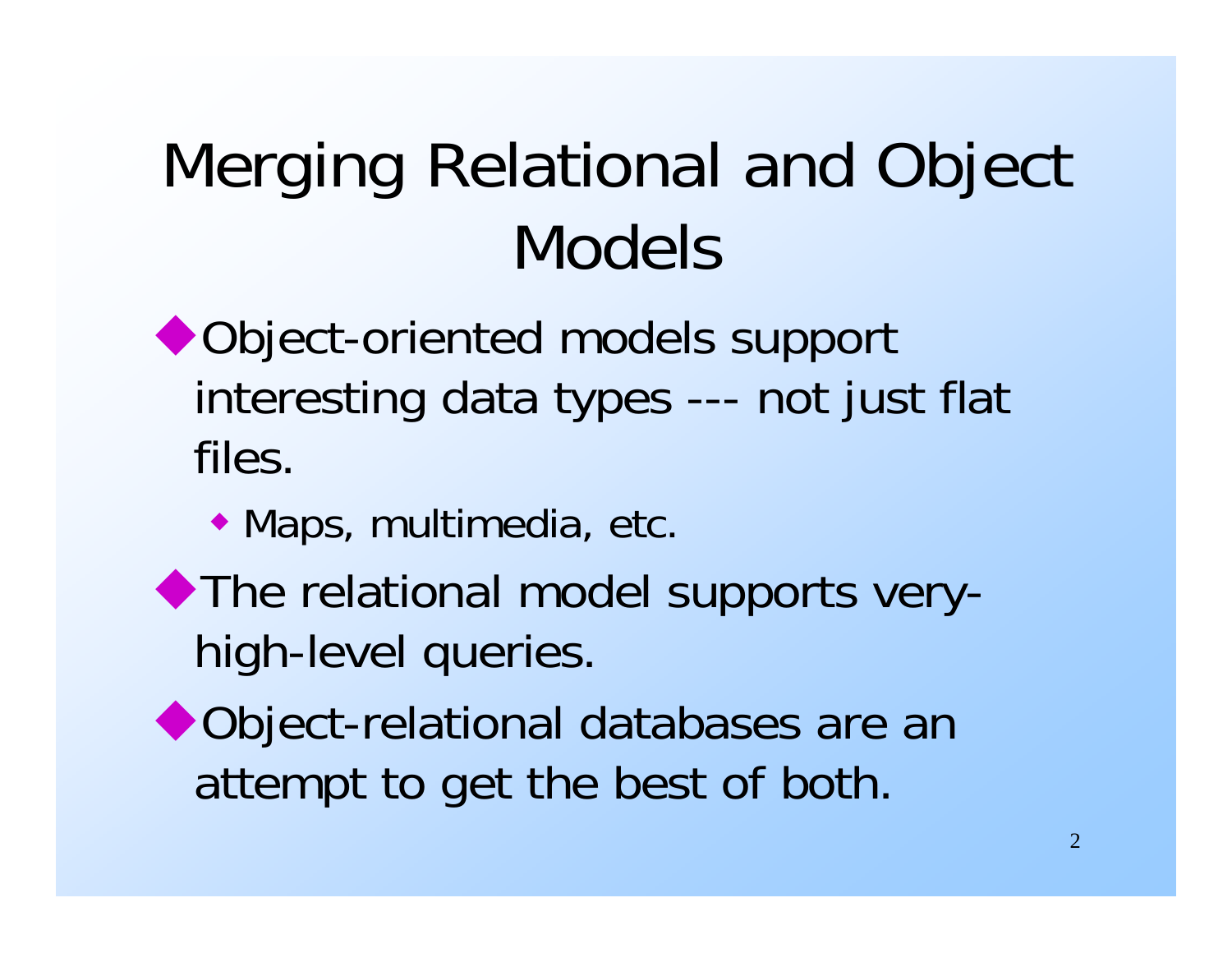#### Evolution of DBMS's

◆ Object-oriented DBMS's failed because they did not offer the efficiencies of well-entrenched relational DBMS's.

◆ Object-relational extensions to relational DBMS's capture much of the advantages of OO, yet retain the relation as the fundamental abstraction.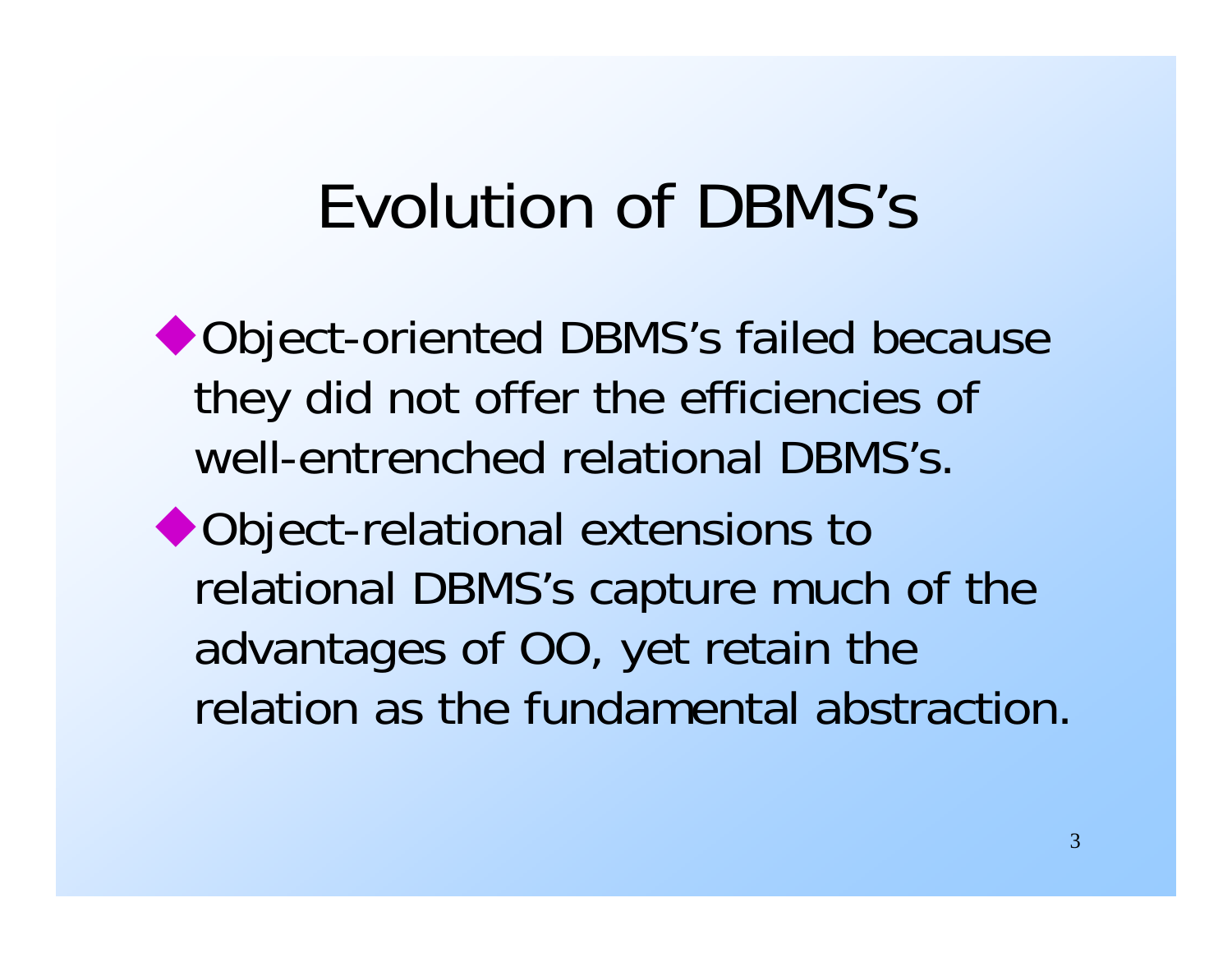#### SQL-99 and Oracle Features

- ◆ SQL-99 includes many of the objectrelational features to be described.
- ◆ However, being so new, different DBMS's use different approaches.
	- We'll sometimes use features and syntax from Oracle.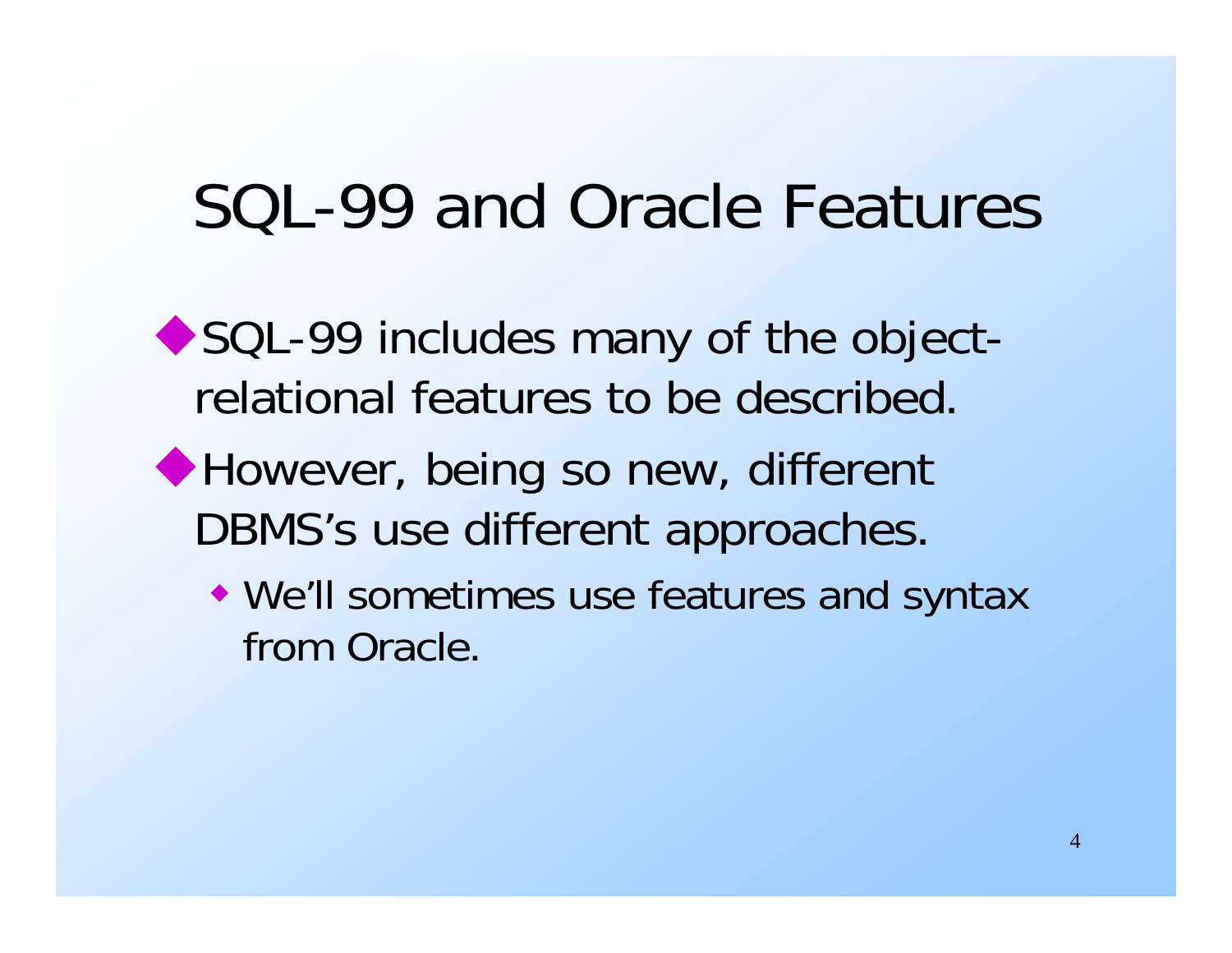#### User Defined Types

- A *user-defined type*, or UDT, is essentially a class definition, with a structure and methods.
- **Two uses:** 
	- 1. As a *rowtype*, that is, the type of a relation.
	- 2. As the type of an attribute of a relation.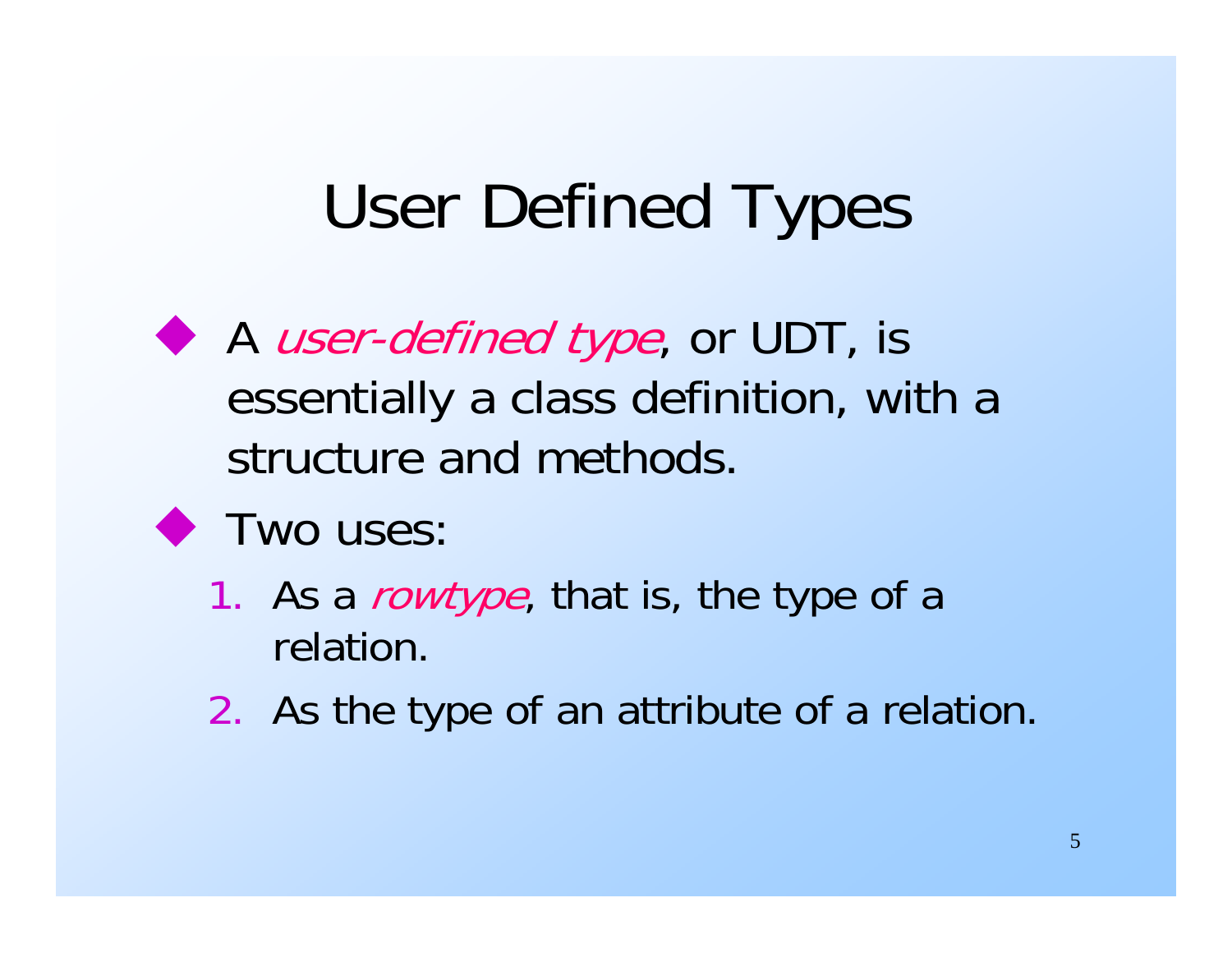#### UDT Definition

CREATE TYPE <typename> AS ( <list of attribute-type pairs>

- $\cdot$
- ◆ Oracle syntax:
	- 1. Add "OBJECT" as in CREATE … AS OBJECT.
	- 2. Follow with / to have the type stored.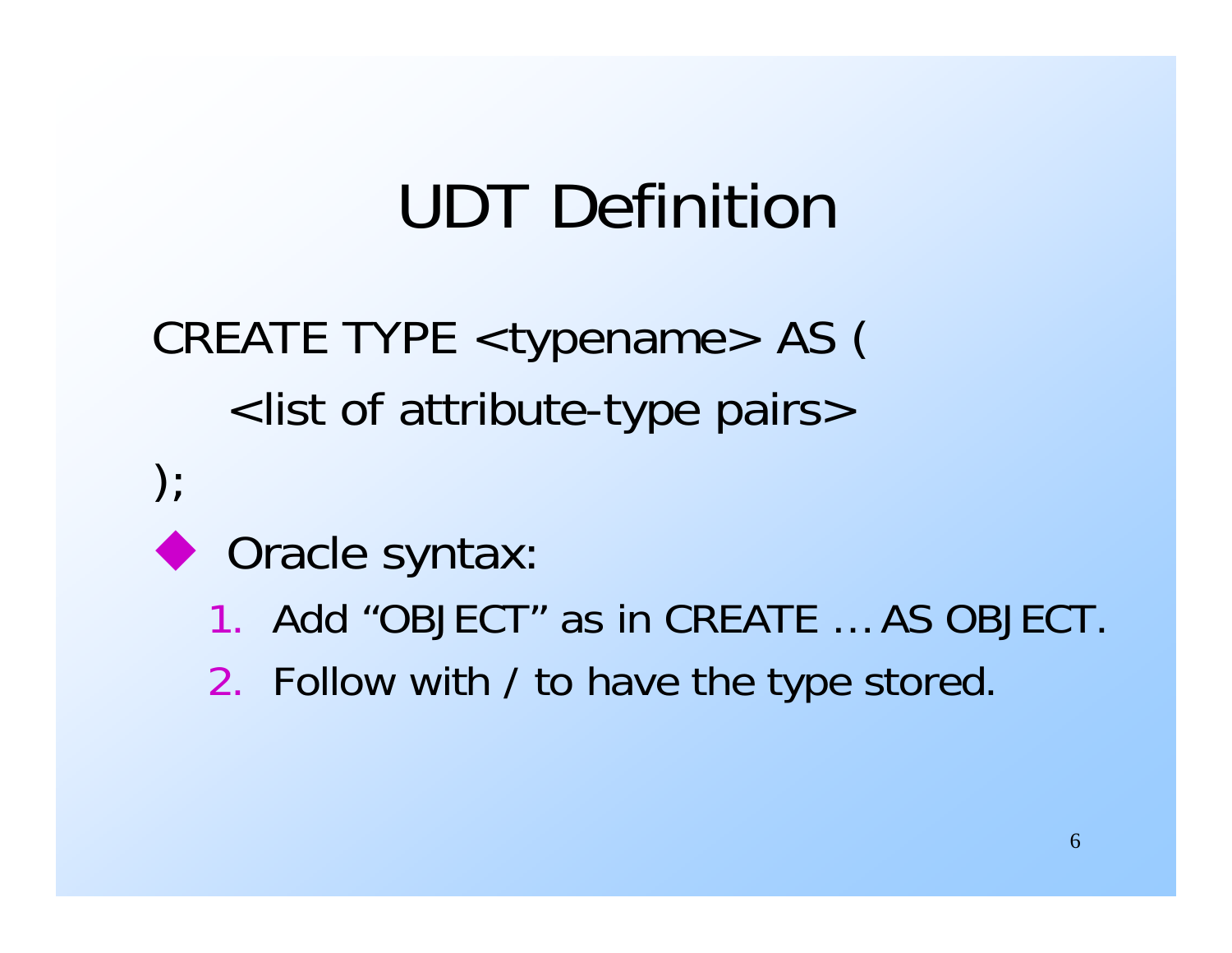#### Example: UDT Definition

#### CREATE TYPE BarType AS (

name CHAR(20),

addr CHAR(20)

);

CREATE TYPE BeerType AS (

name CHAR(20),

manf CHAR(20)

);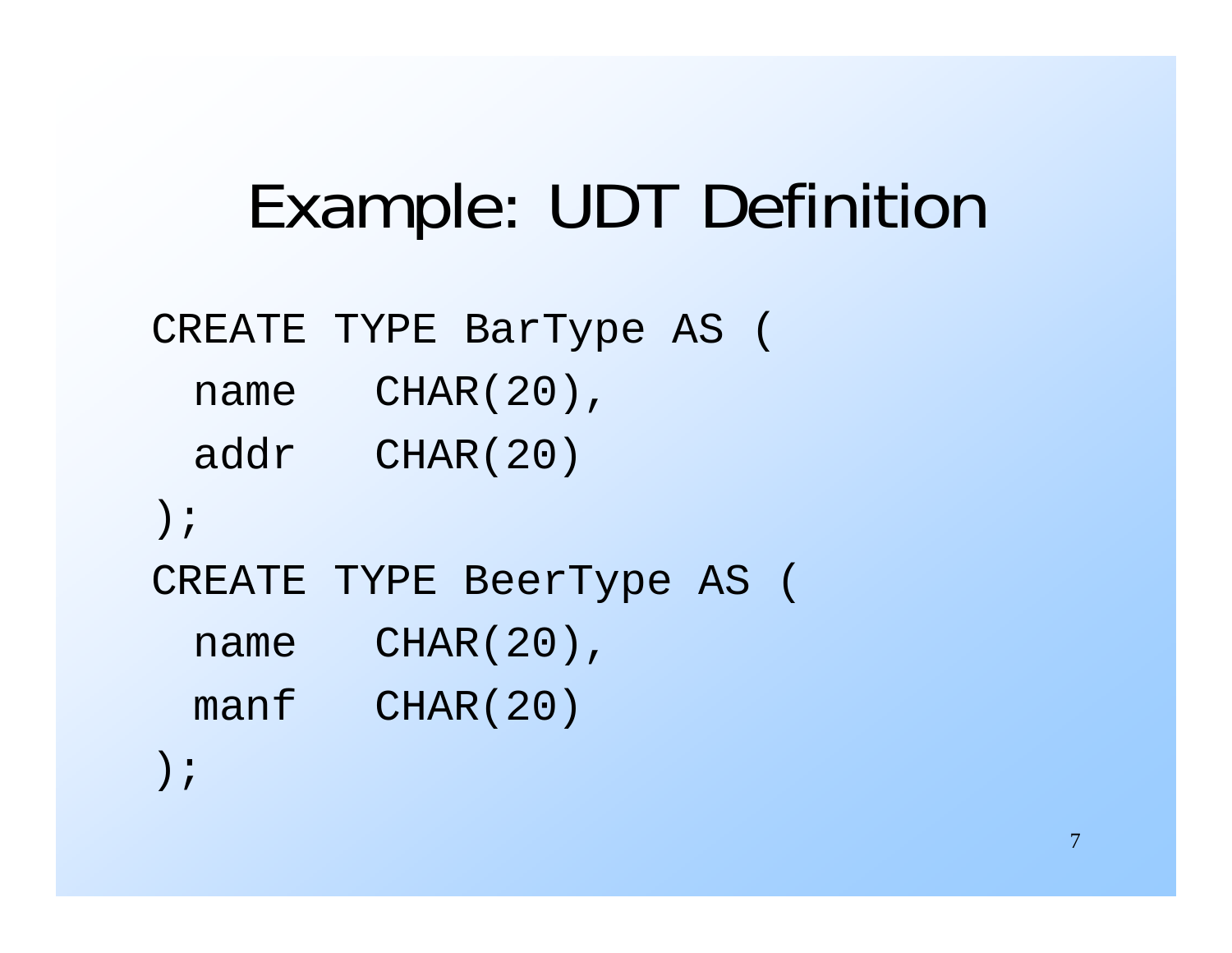#### References

If  $\top$  is a type, then REF  $\top$  is the type of a reference to  $\bar{I}$ , that is, a pointer to an object of type T.

- ◆ Often called an "object ID" in OO systems.
- ◆ Unlike object ID's, a REF is visible, although it is usually gibberish.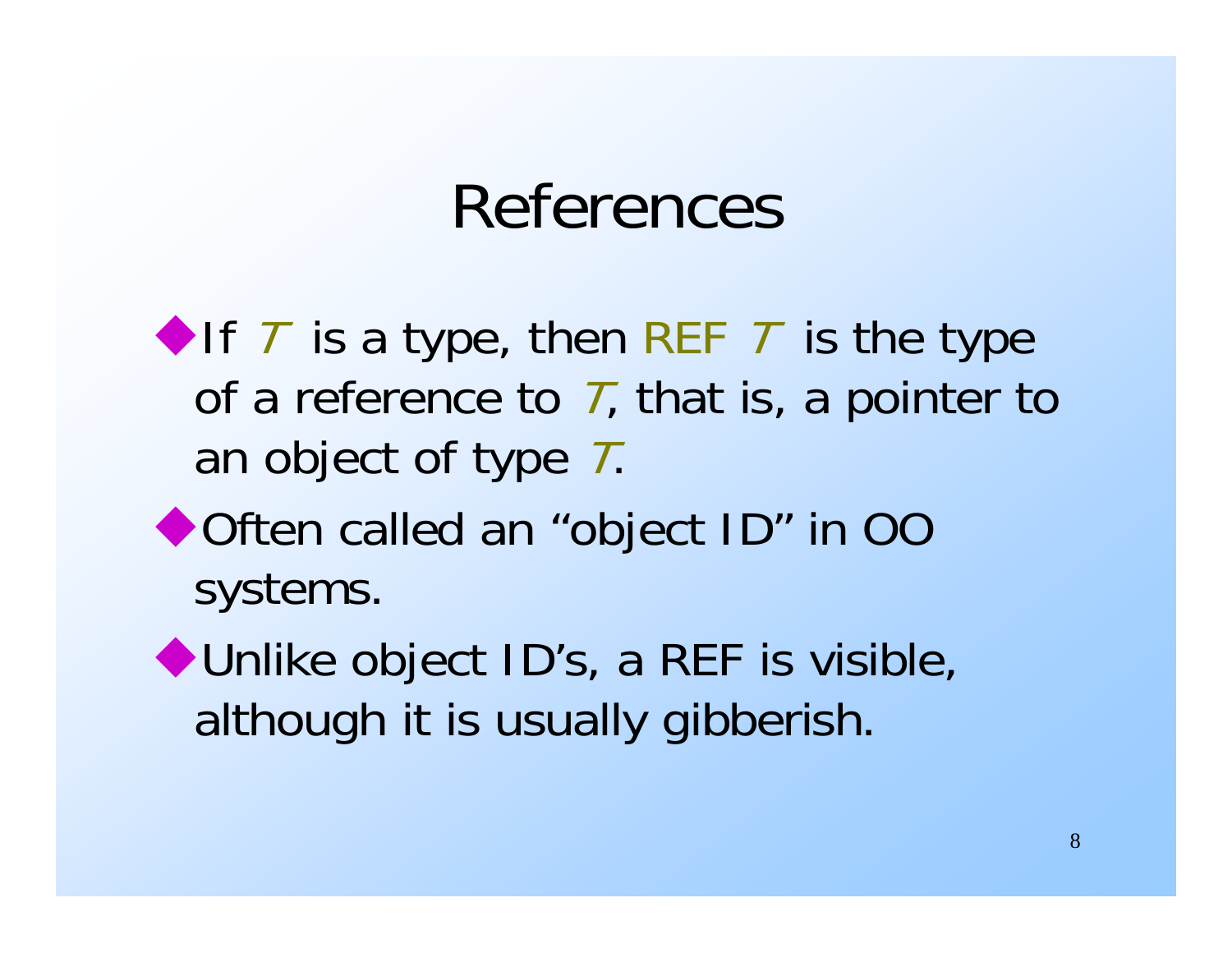#### Example: REF

#### CREATE TYPE MenuType AS (

- bar REF BarType,
- beer REF BeerType,
- price FLOAT

);

**MenuType objects look like:** 

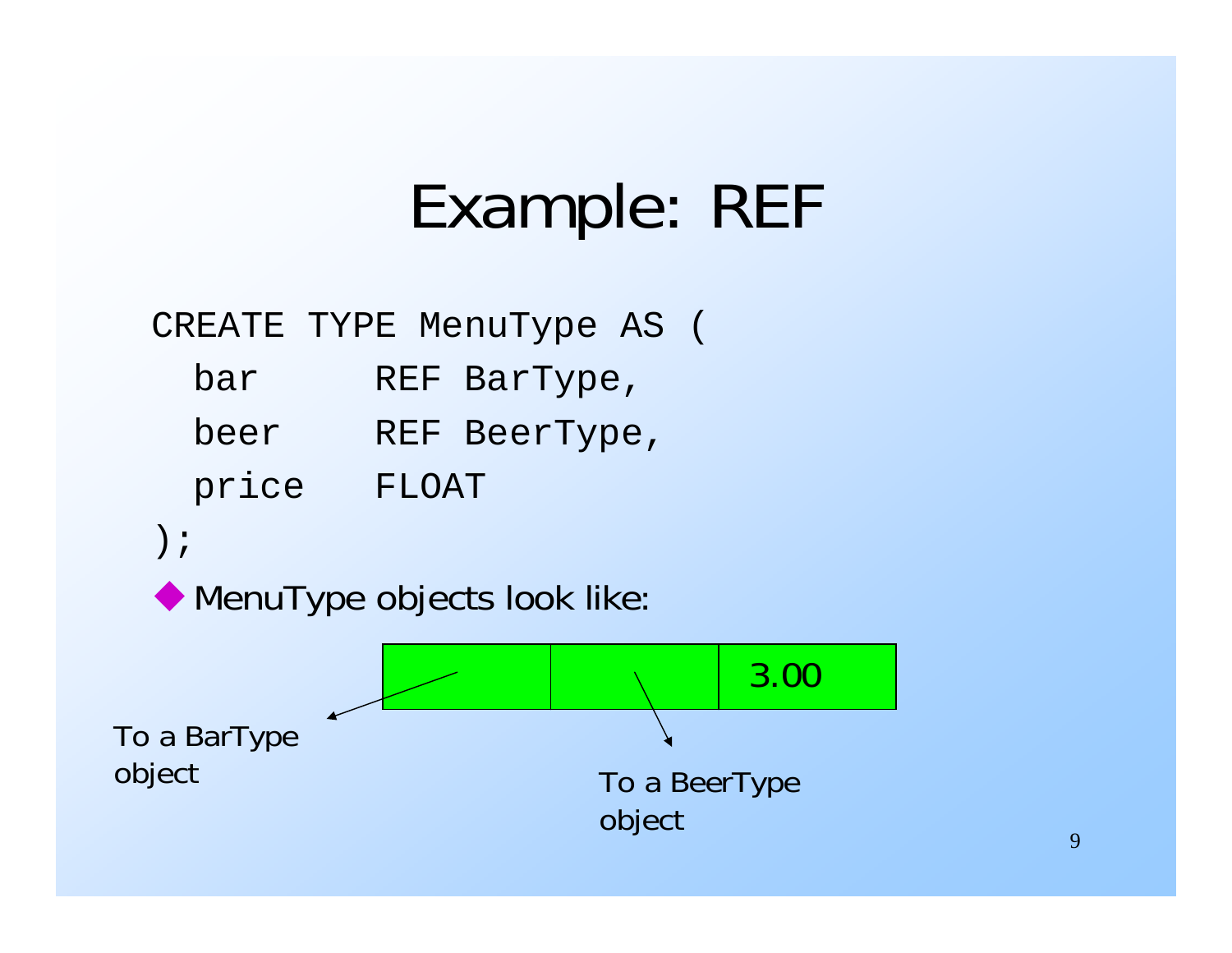#### UDT's as Rowtypes

A table may be defined to have a schema that is a rowtype, rather than by listing its elements.



CREATE TABLE <table name> OF

<type name>;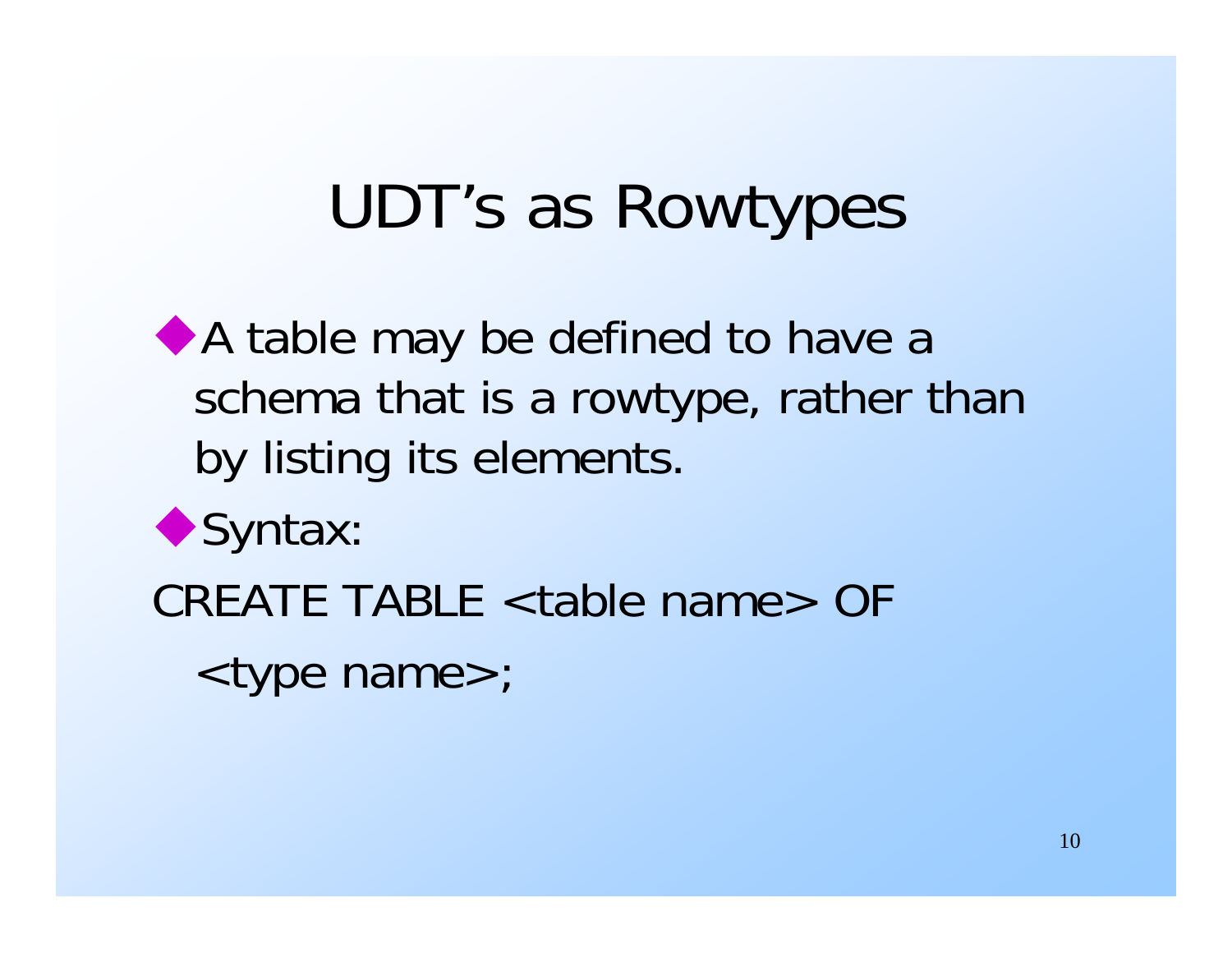# Example: Creating a Relation CREATE TABLE Bars OF BarType; CREATE TABLE Beers OF BeerType; CREATE TABLE Sells OF MenuType;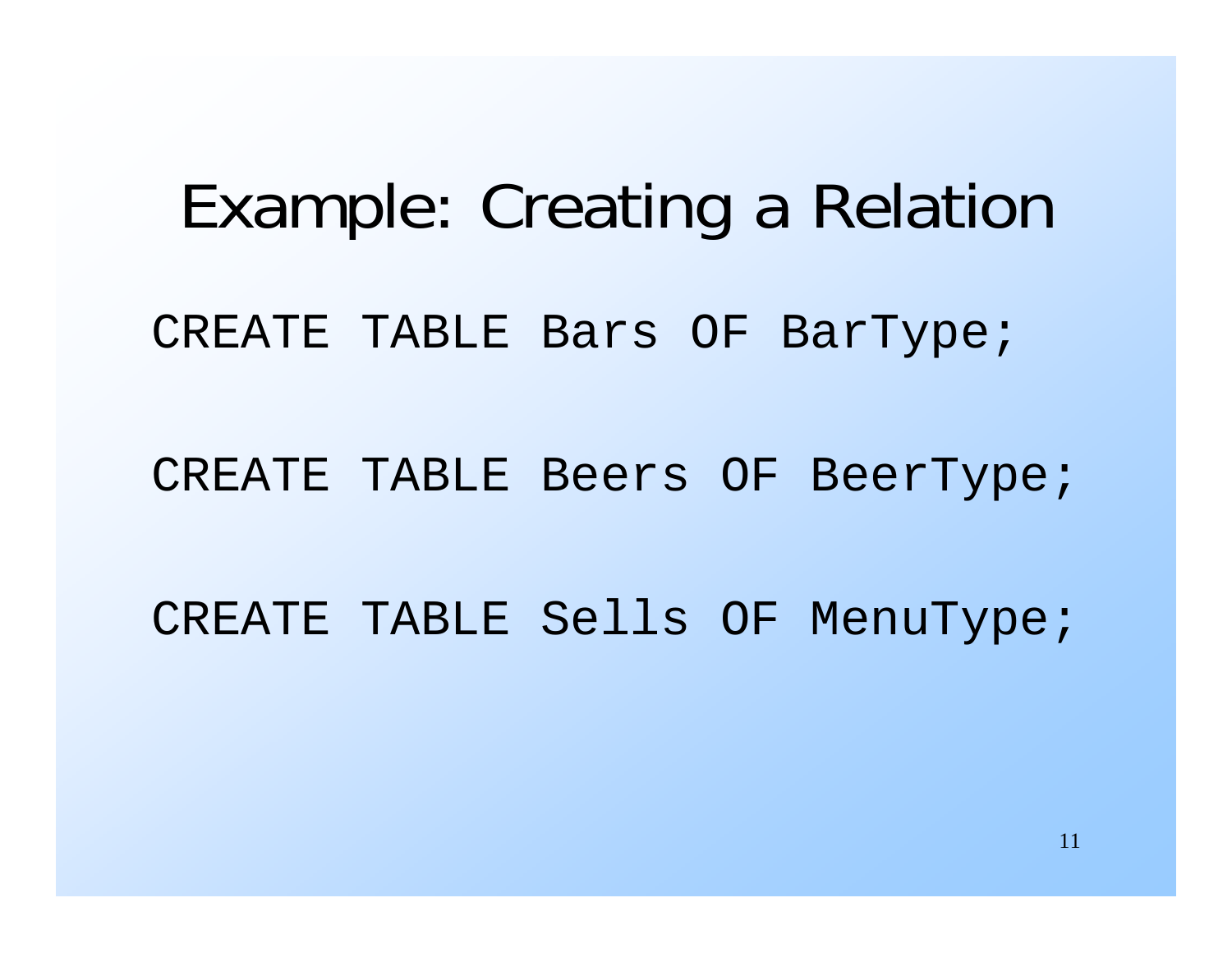#### Values of Relations with a Rowtype

◆ Technically, a relation like Bars, declared to have a rowtype BarType, is not a set of pairs --- it is a unary relation, whose tuples are objects with two components: name and addr.

Each UDT has a *type constructor* of the same name that wraps objects of that type.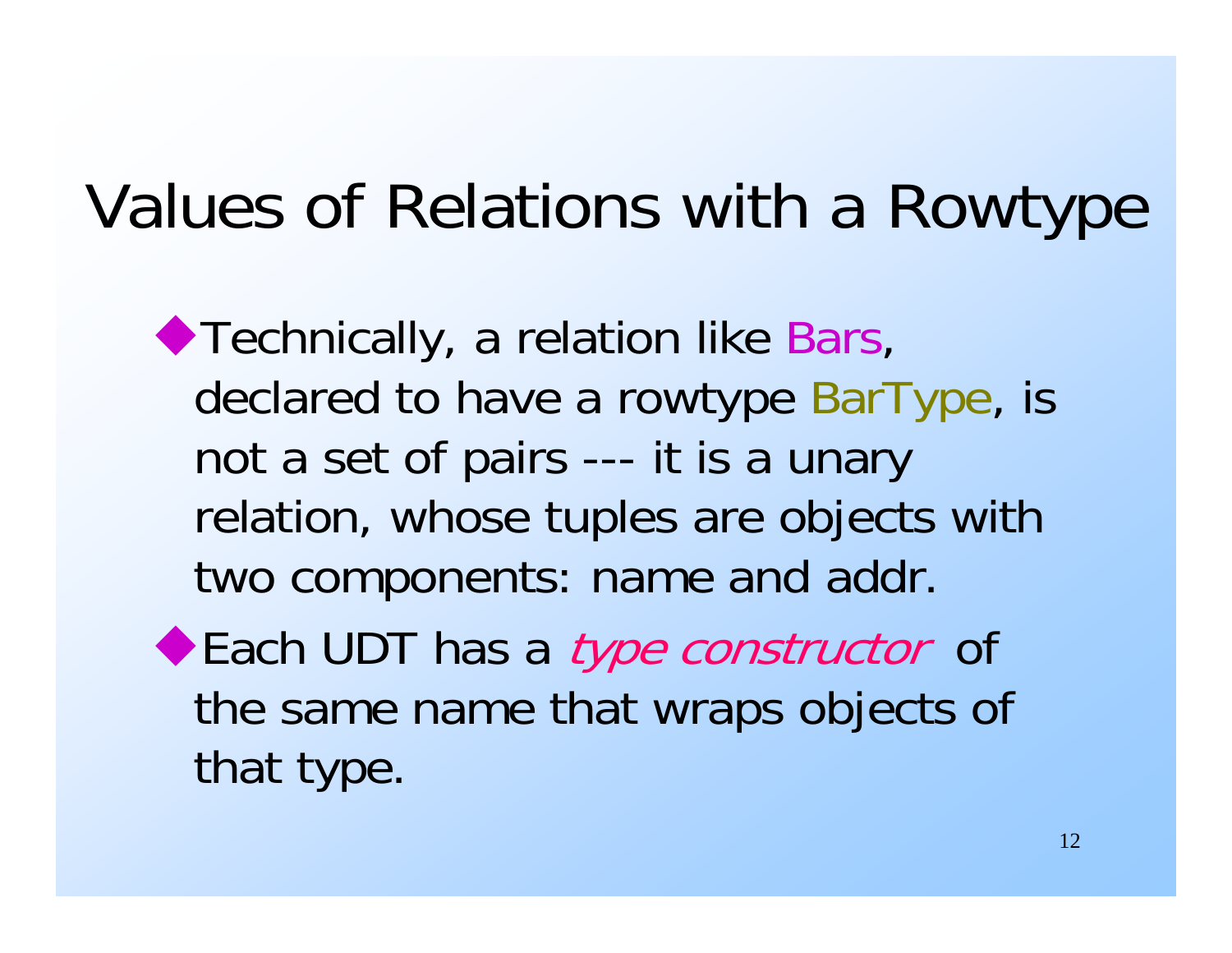#### Example: Type Constructor

◆ The query SELECT \* FROM Bars; Produces "tuples" such as: BarType('Joe''s Bar', 'Maple St.')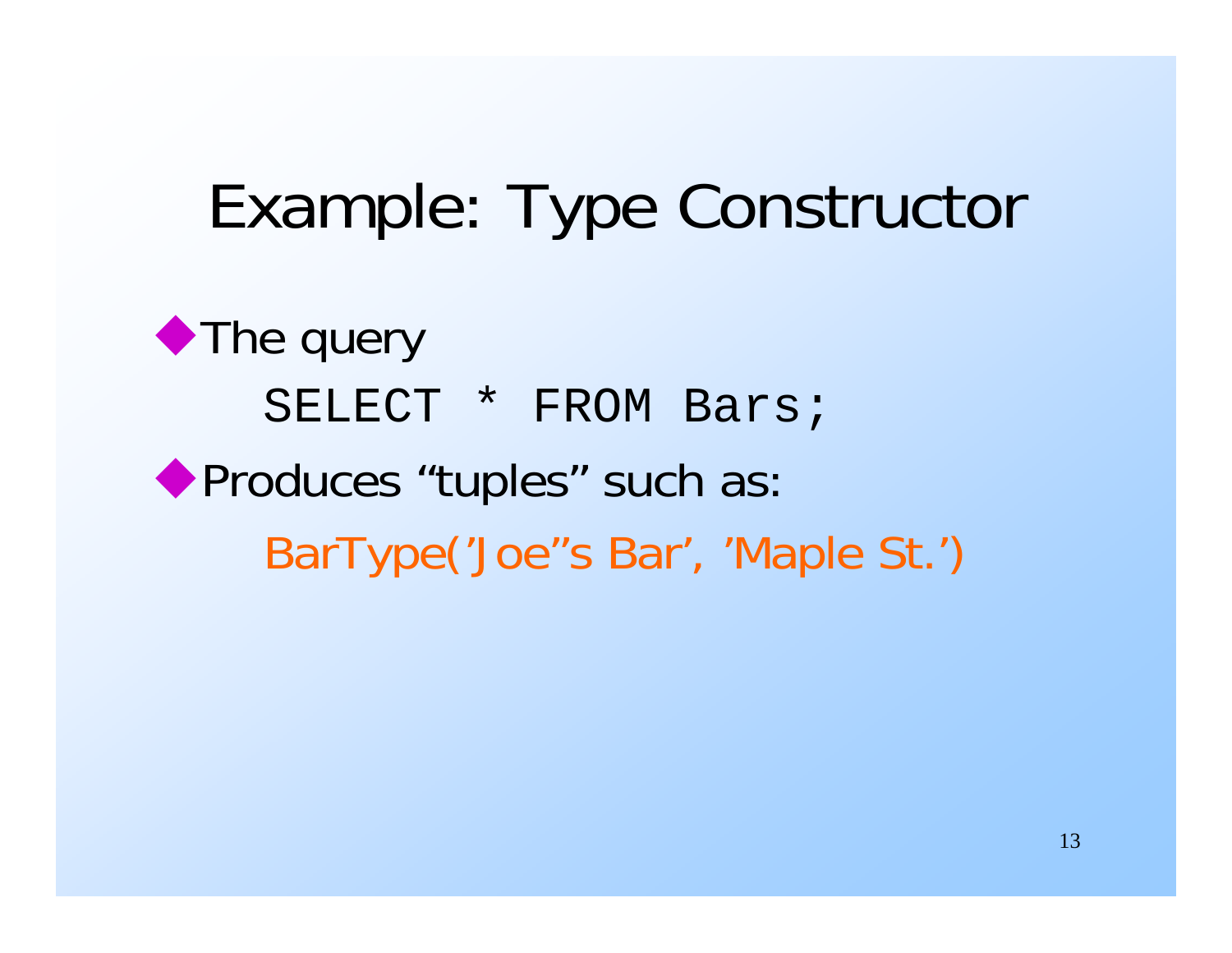#### Accessing Values From a Rowtype

In Oracle, the dot works as expected.

 But it is a good idea, in Oracle, to use an alias for every relation, when O-R features are used.

#### Example:

SELECT bb.name, bb.addr FROM Bars bb;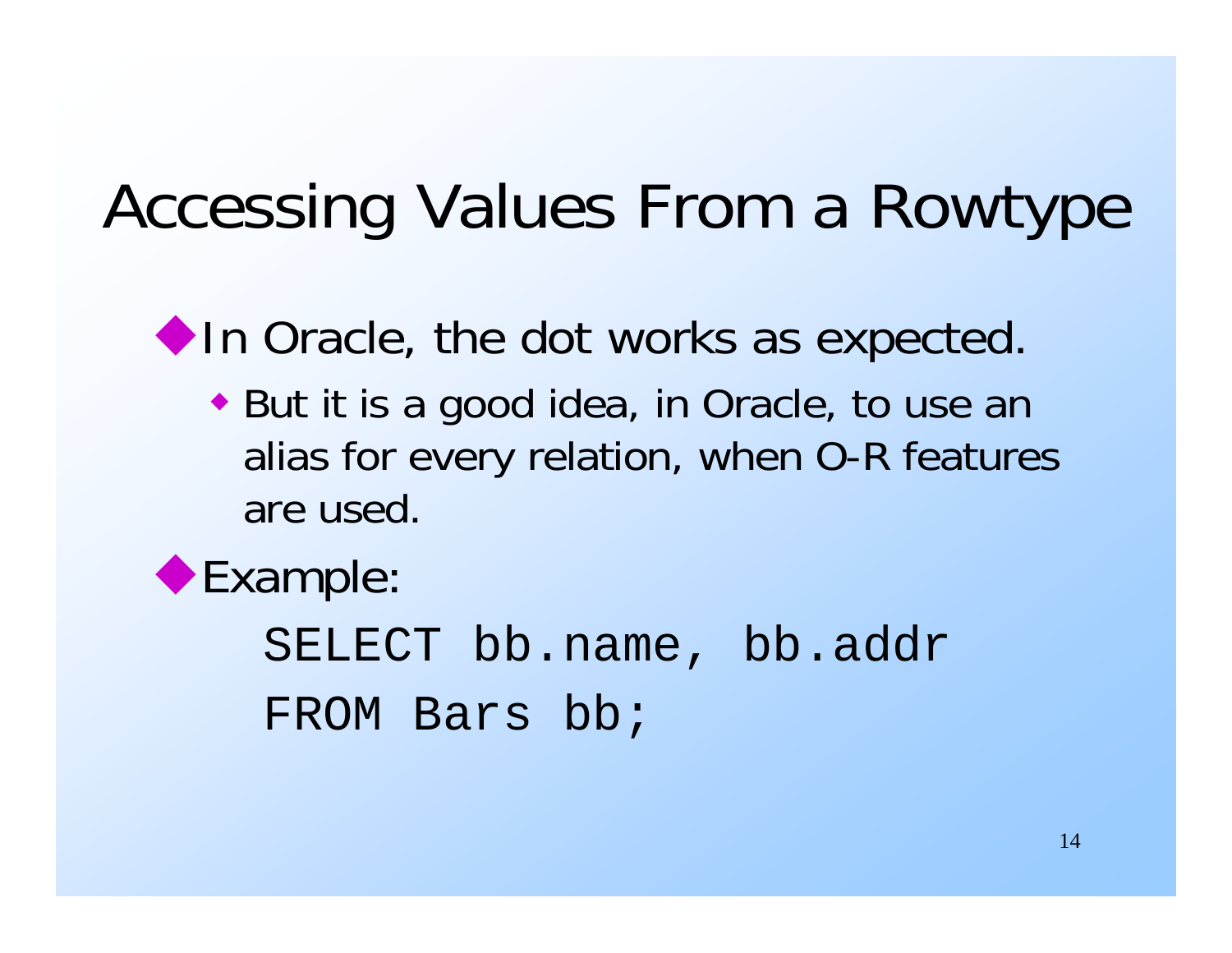#### Accessing Values: SQL-99 Approach

◆ In SQL-99, each attribute of a UDT has generator (get the value) and mutator (change the value) methods of the same name as the attribute.

- The generator for A takes no argument, as A().
- The mutator for A takes a new value as argument, as A(v).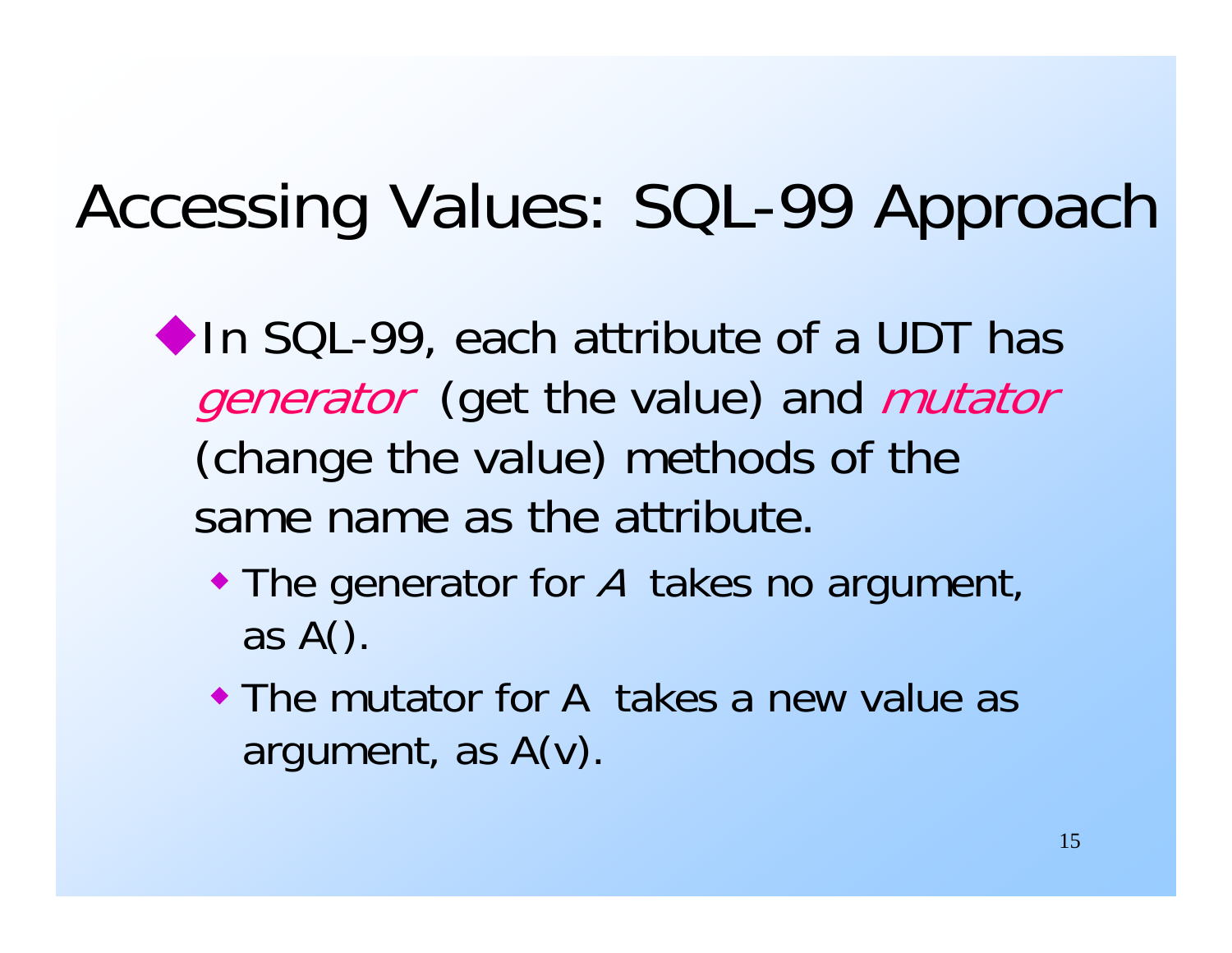#### Example: SQL-99 Value Access

◆ The same query in SQL-99 is

SELECT bb.name(), bb.addr() FROM Bars bb;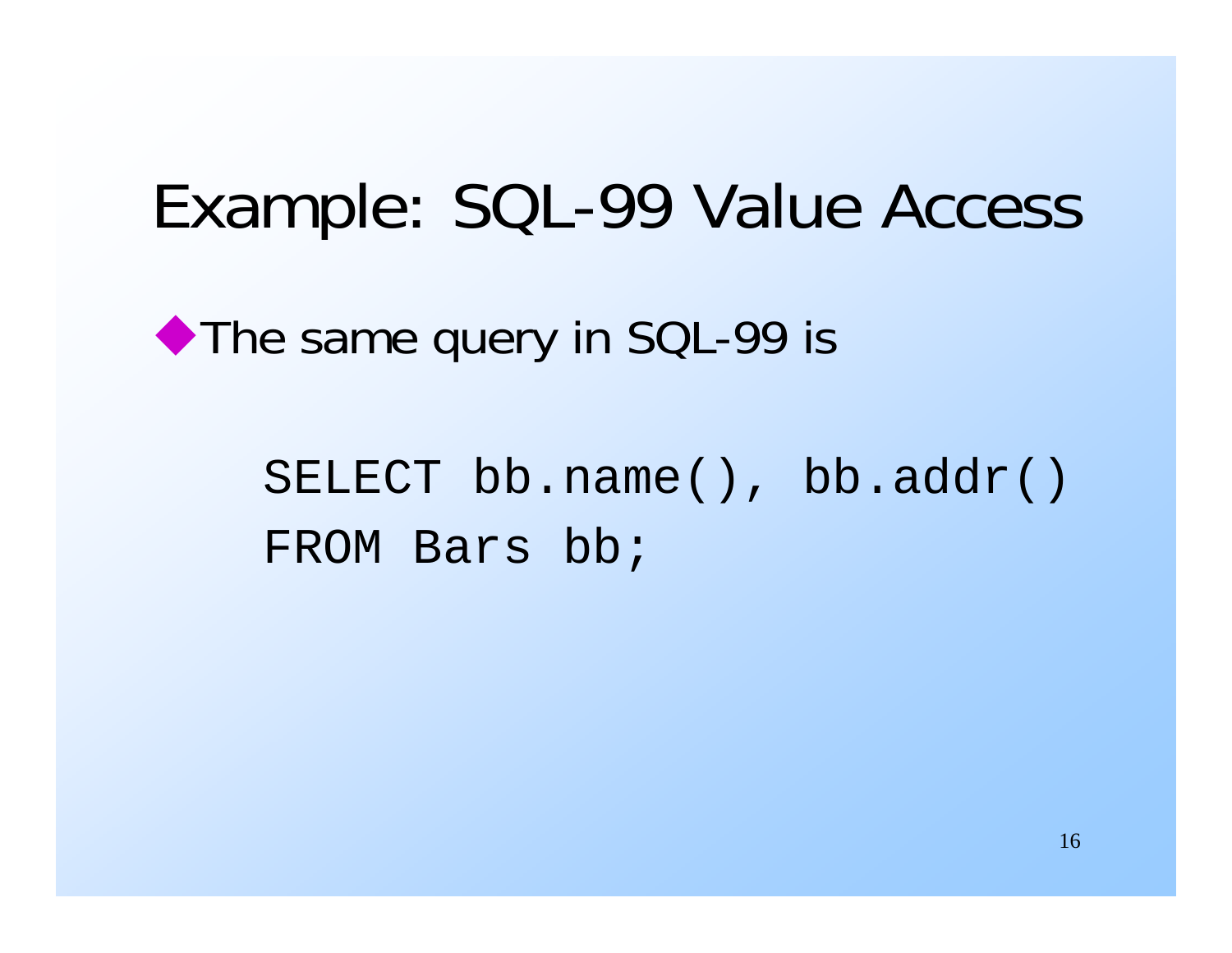#### Inserting Rowtype Values

- In Oracle, we use a standard INSERT statement.
	- But remember that a relation with a rowtype is really unary and needs that type constructor.

#### Example:

INSERT INTO Bars VALUES( BarType('Joe''s Bar', 'Maple St.') );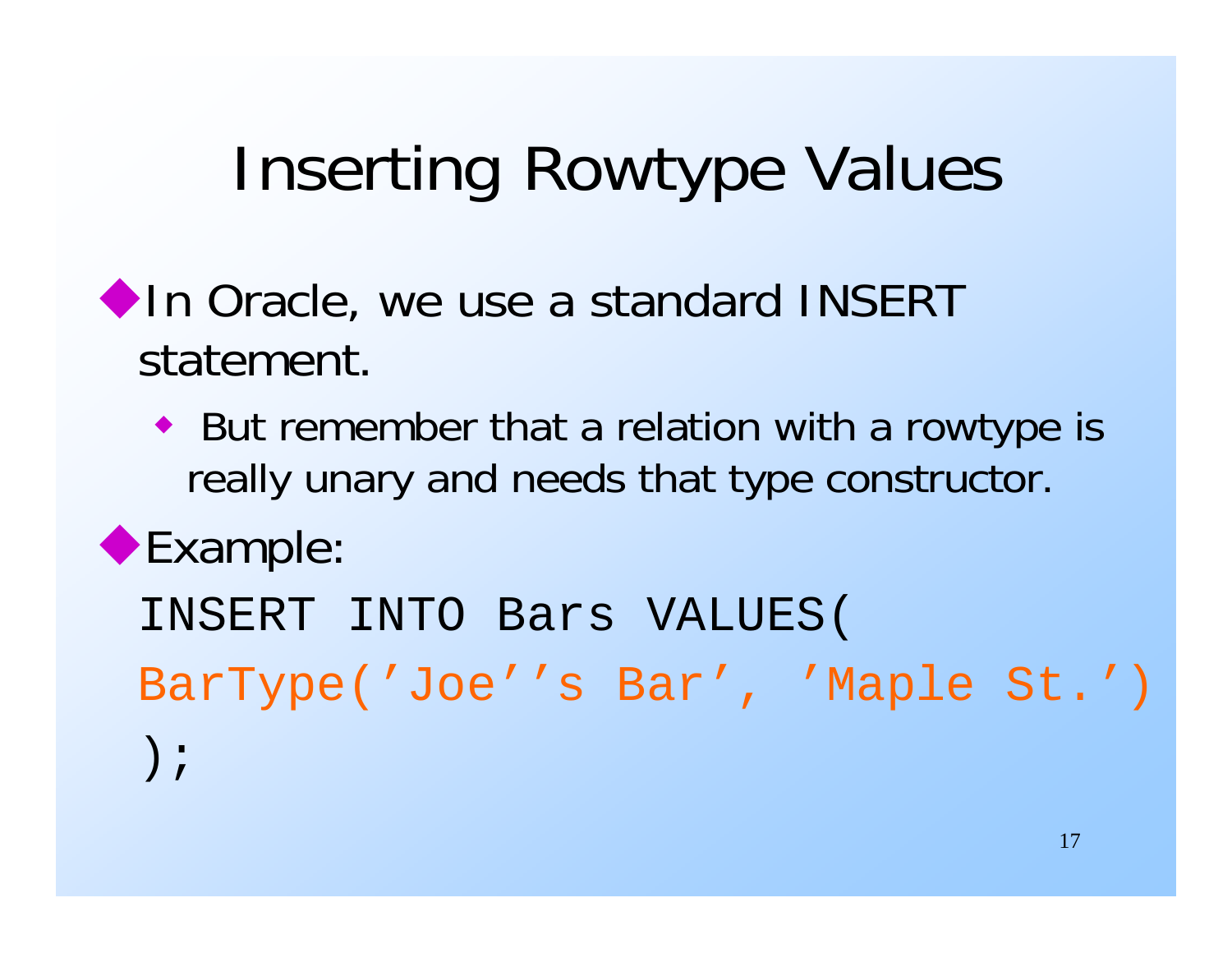#### Inserting Values: SQL-99 Style

- 1. Create a variable X of the suitable type, using the constructor method for that type.
- 2. Use the mutator methods for the attributes to set the values of the fields of  $X$ .
- 3. Insert X into the relation.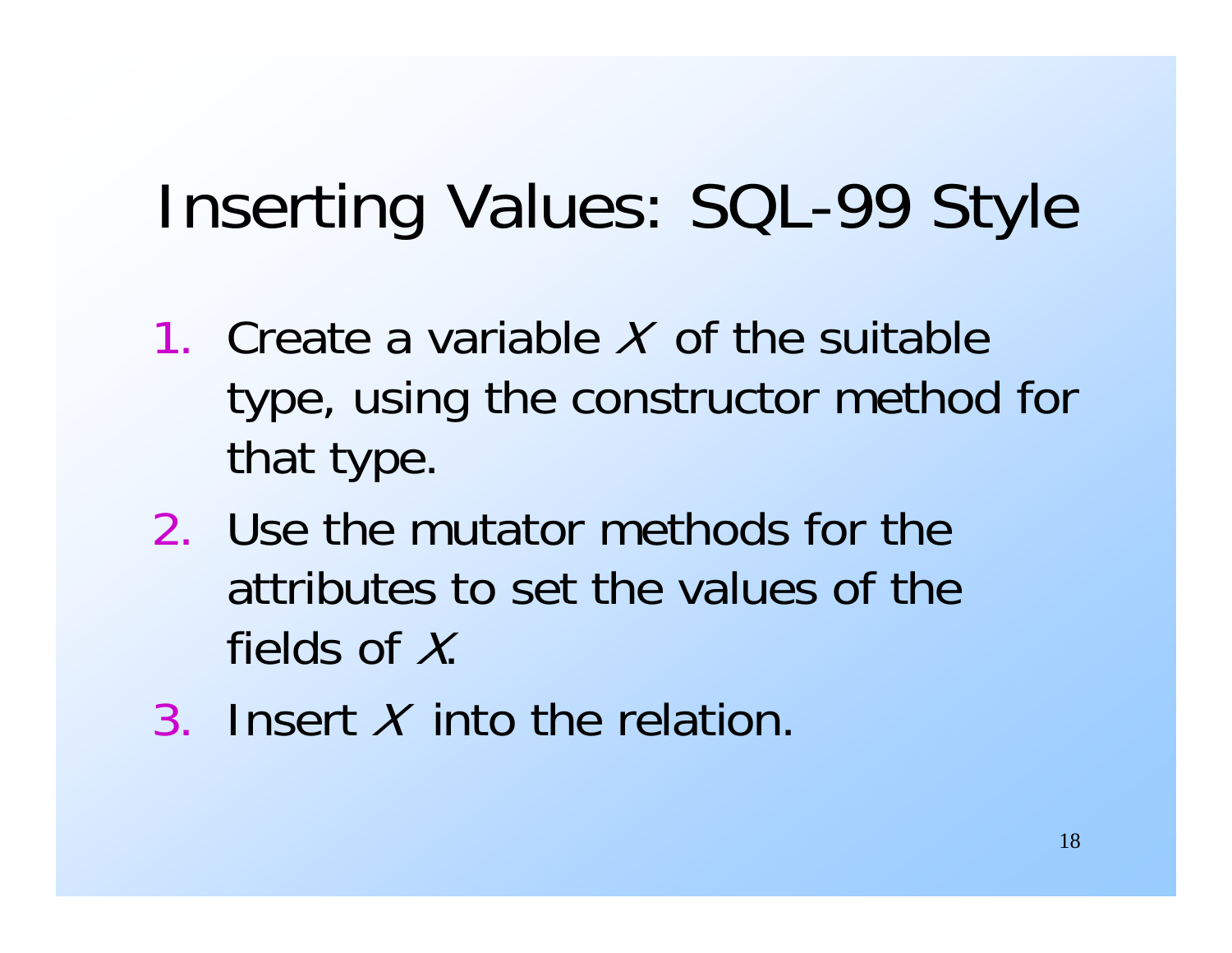#### Example: SQL-99 Insert

The following must be part of a procedure, e.g., PSM, so we have a variable newBar. Mutator methods

 $SET$  newBar = BarType $()$ ;

newBar<sup>|</sup>

newBar.

change newBar's name and addr components.

INSERT INTO Bars VALUES(newBar);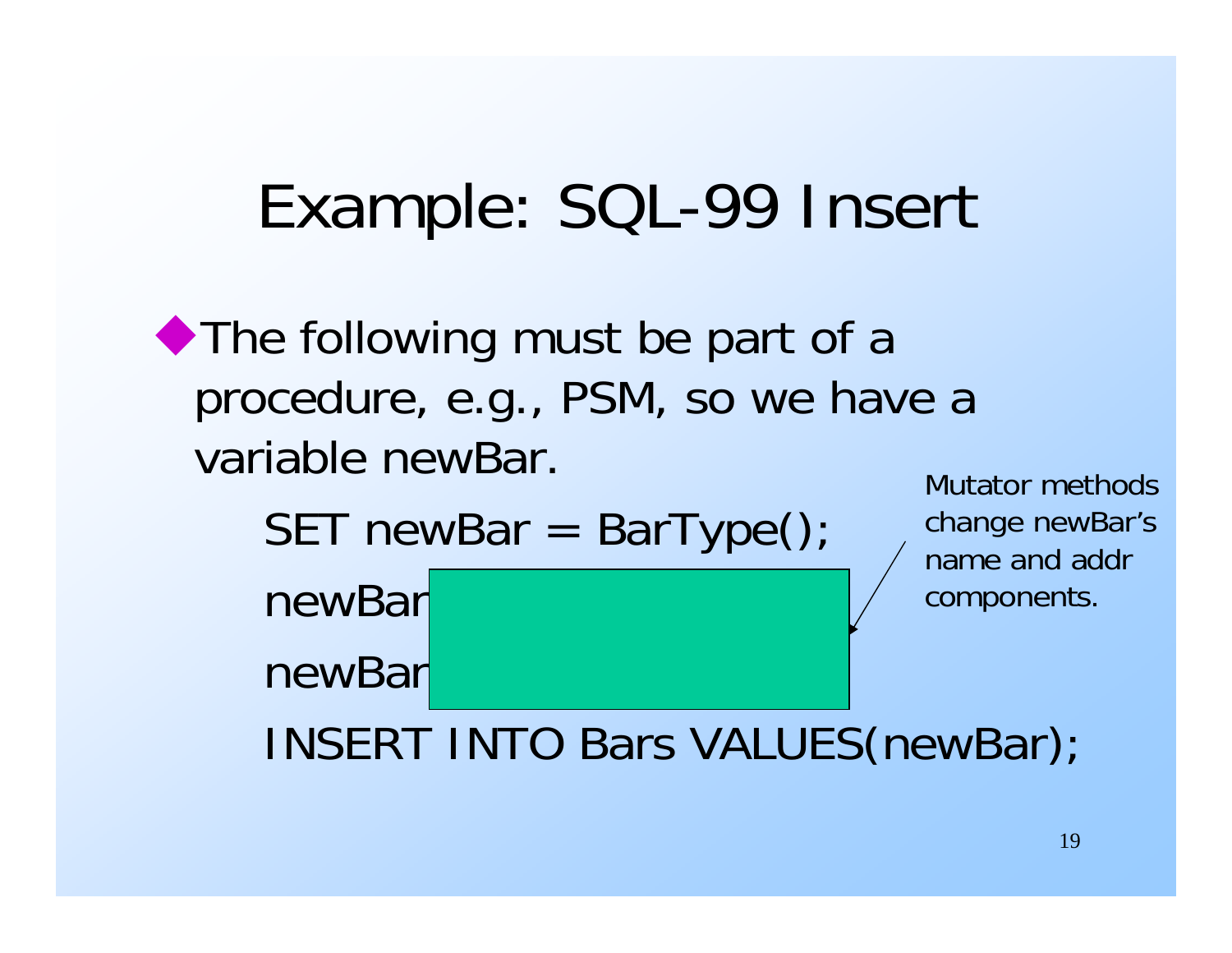#### UDT's as Column Types

A UDT can be the type of an attribute. **In either another UDT declaration, or in** a CREATE TABLE statement, use the name of the UDT as the type of the attribute.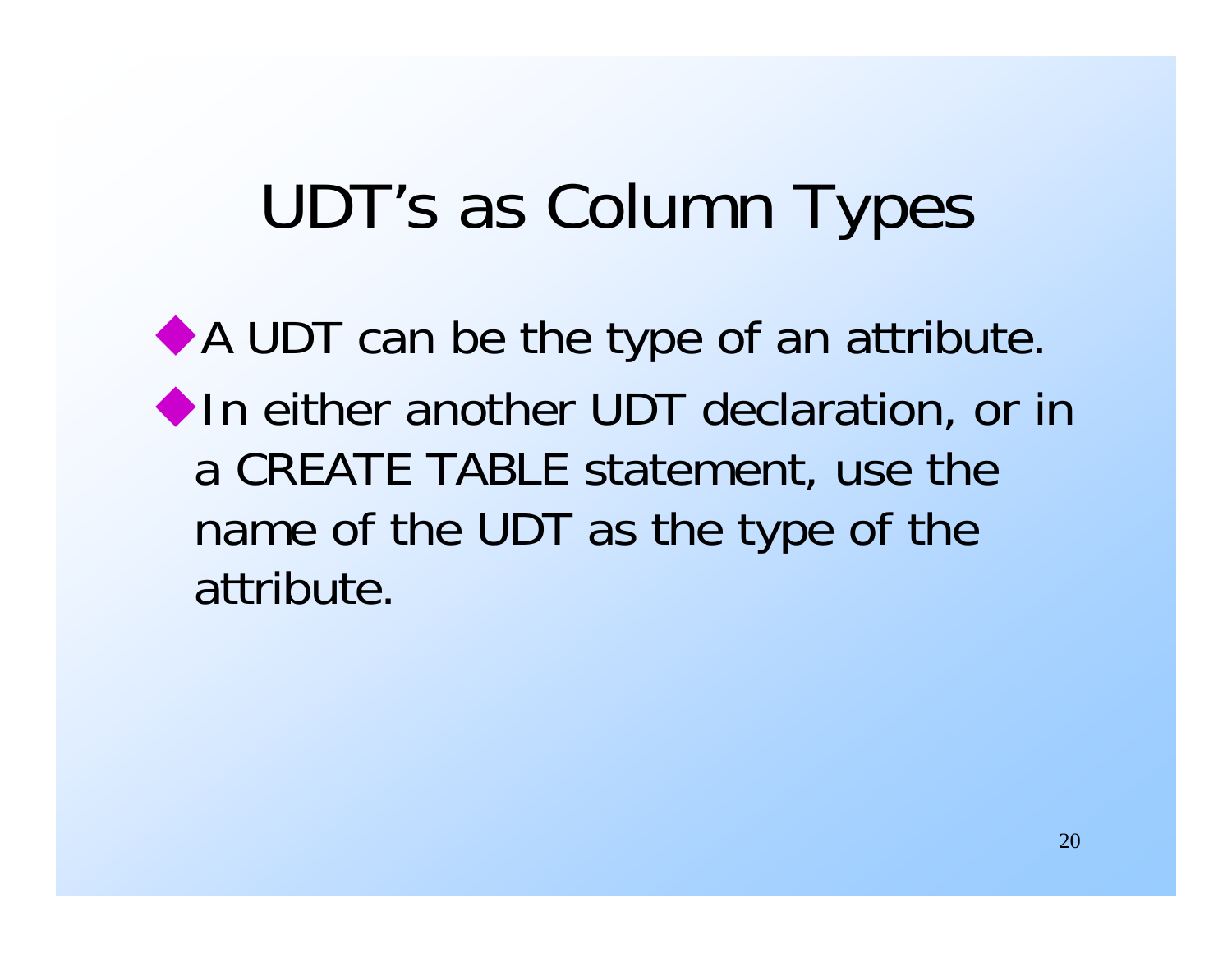#### Example: Column Type CREATE TYPE AddrType AS ( street CHAR(30), city CHAR(20), zip INT  $\cdot$ CREATE TABLE Drinkers ( name CHAR(30), ); Values of addr andfavBeer components are objects with 3 and 2 fields, respectively.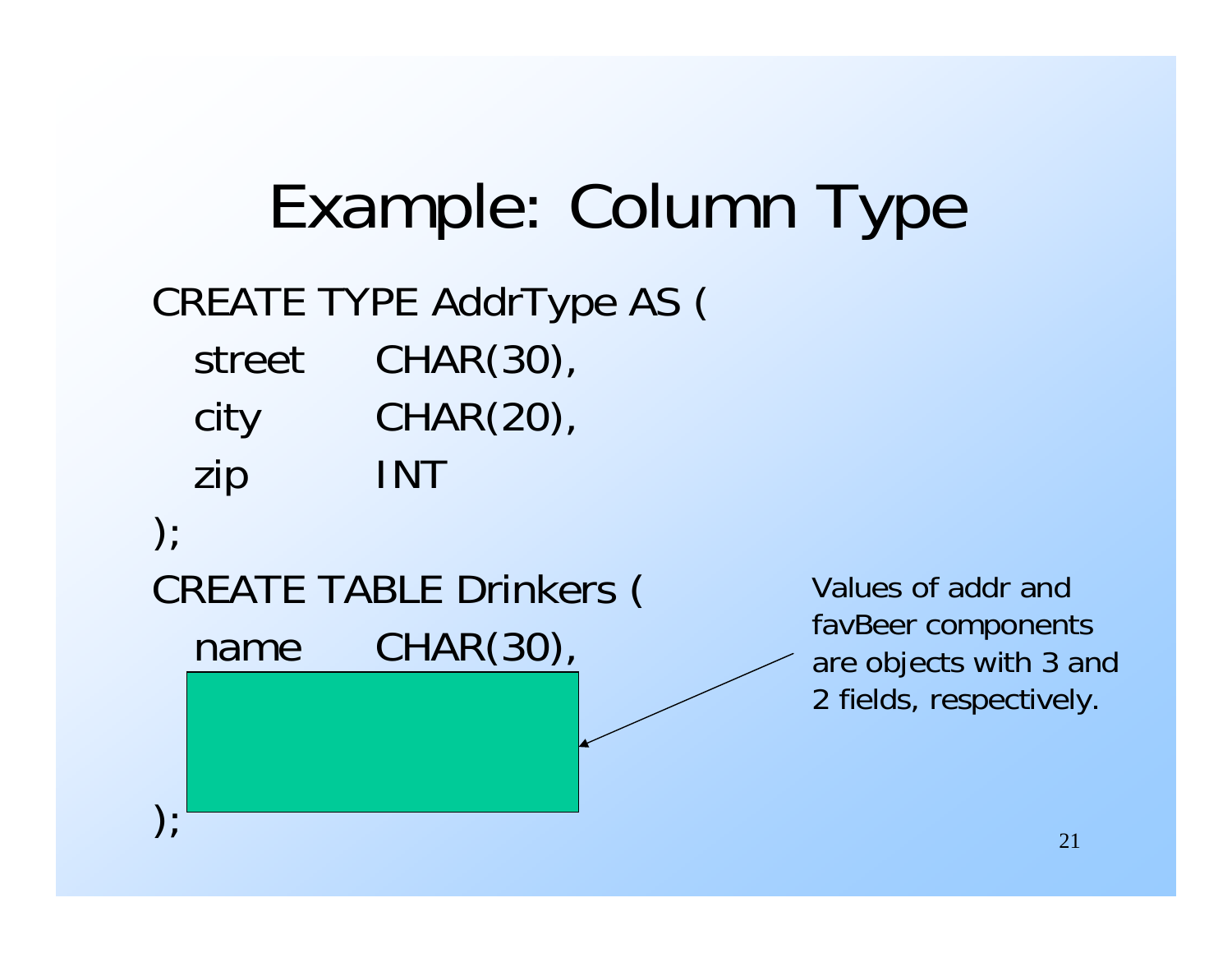#### Oracle Problem With Field Access

◆ You can access a field F of an object that is the value of an attribute A by A.F.

However, you must use an alias, say rr, for the relation  $R$  with attribute  $A$ , as rr.A.F.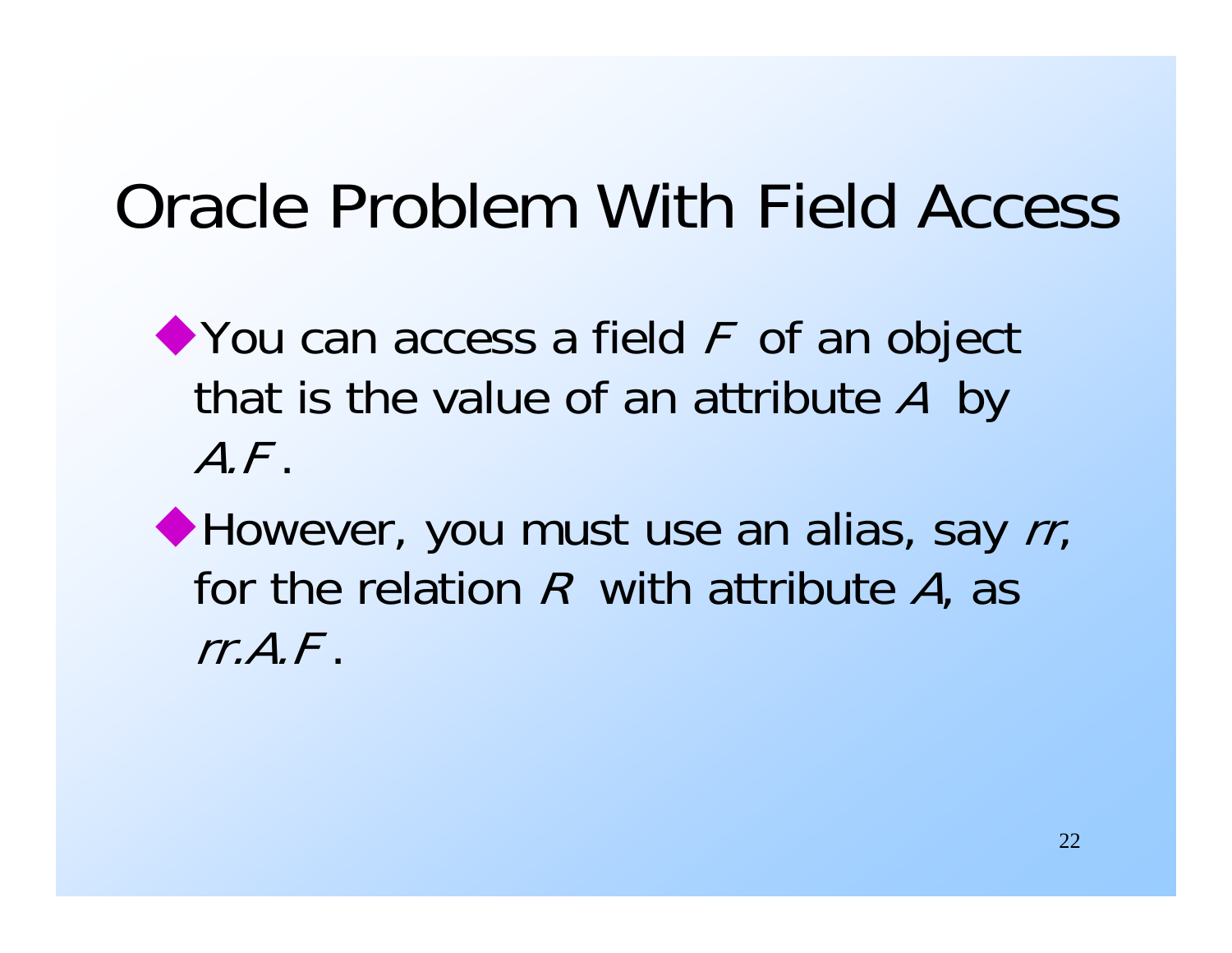### Example: Field Access in Oracle

#### ◆ Wrong:

SELECT favBeer.name

FROM Drinkers;

◆ Wrong:

SELECT Drinkers.favBeer.nameFROM Drinkers;



SELECT dd.favBeer.nameFROM Drinkers dd;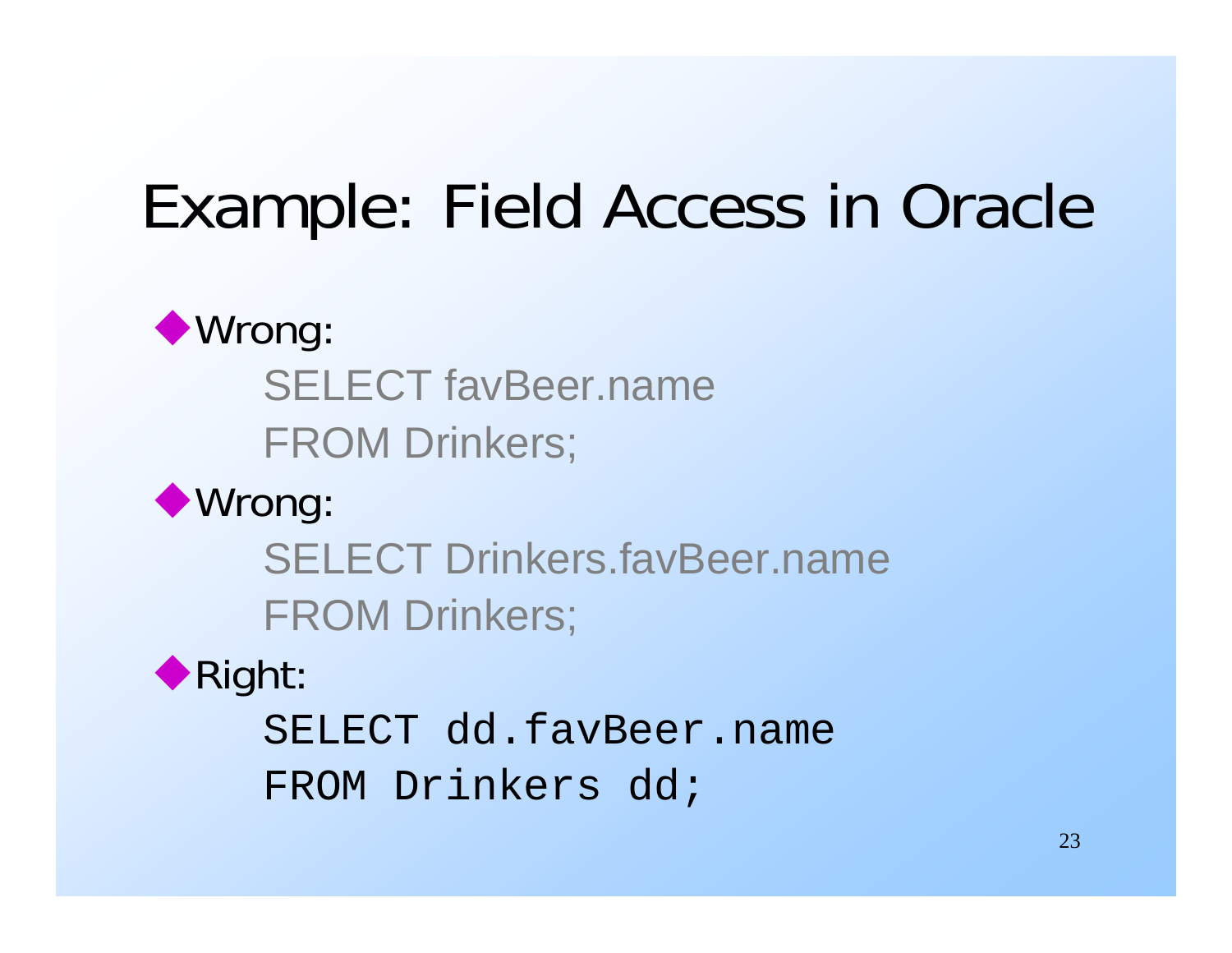# Following REF's: SQL-99 Style

- $A \rightarrow B$  makes sense if:
	- 1. A is of type REF T.
	- 2. B is an attribute (component) of objects of type T.
- ◆ Denotes the value of the *B* component of the object pointed to by A.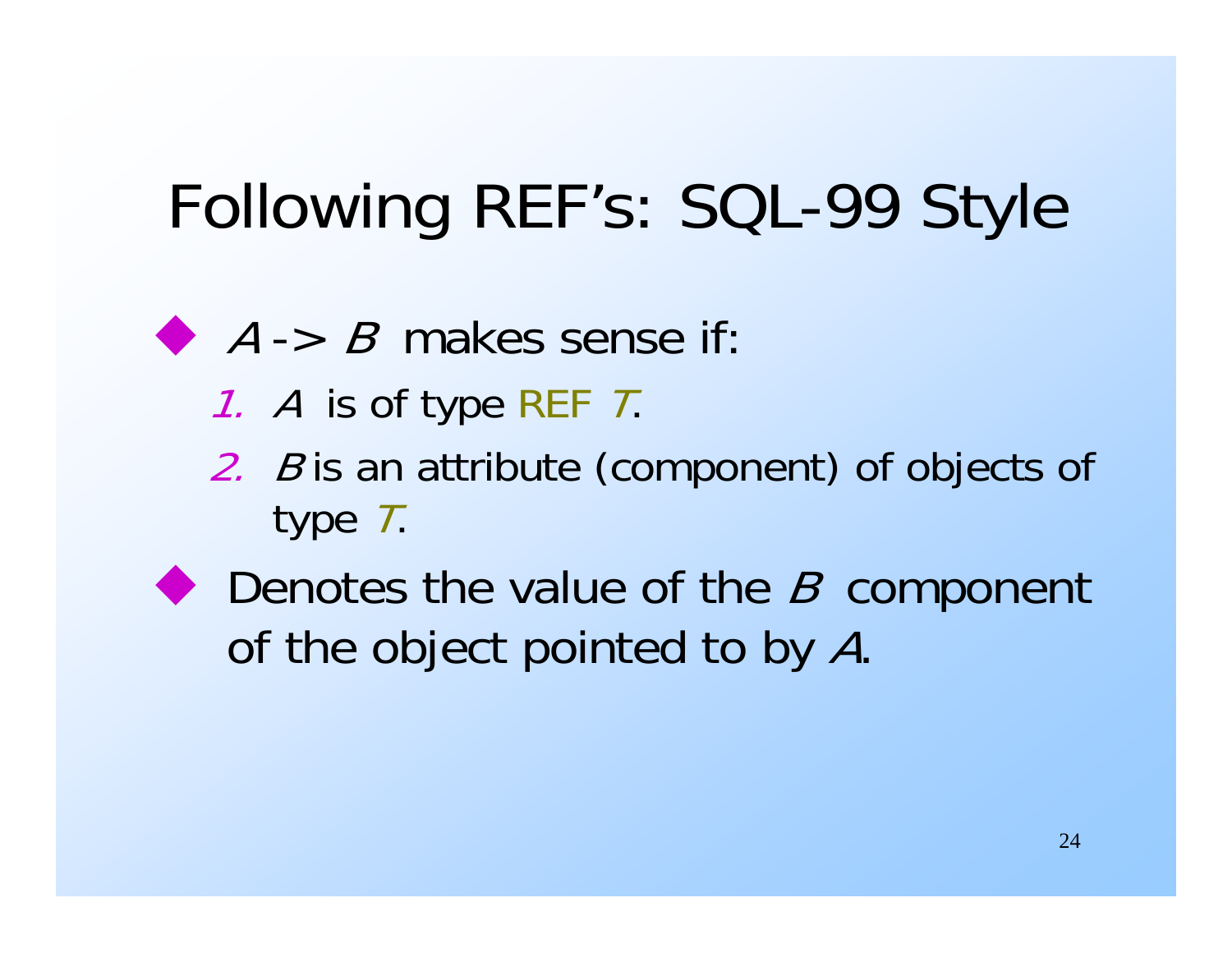#### Example: Following REF's

**Remember: Sells is a relation with** rowtype MenuType(bar, beer, price), where bar and beer are REF's to objects of types BarType and BeerType. Find the beers served by Joe: SELECT-FROM Sells ssThen use thearrow to get the names of the bar and beer referenced

```
WHERE satisfies and H = 'Joe''s Bar';
```
First, use generator methods to access the bar and beer components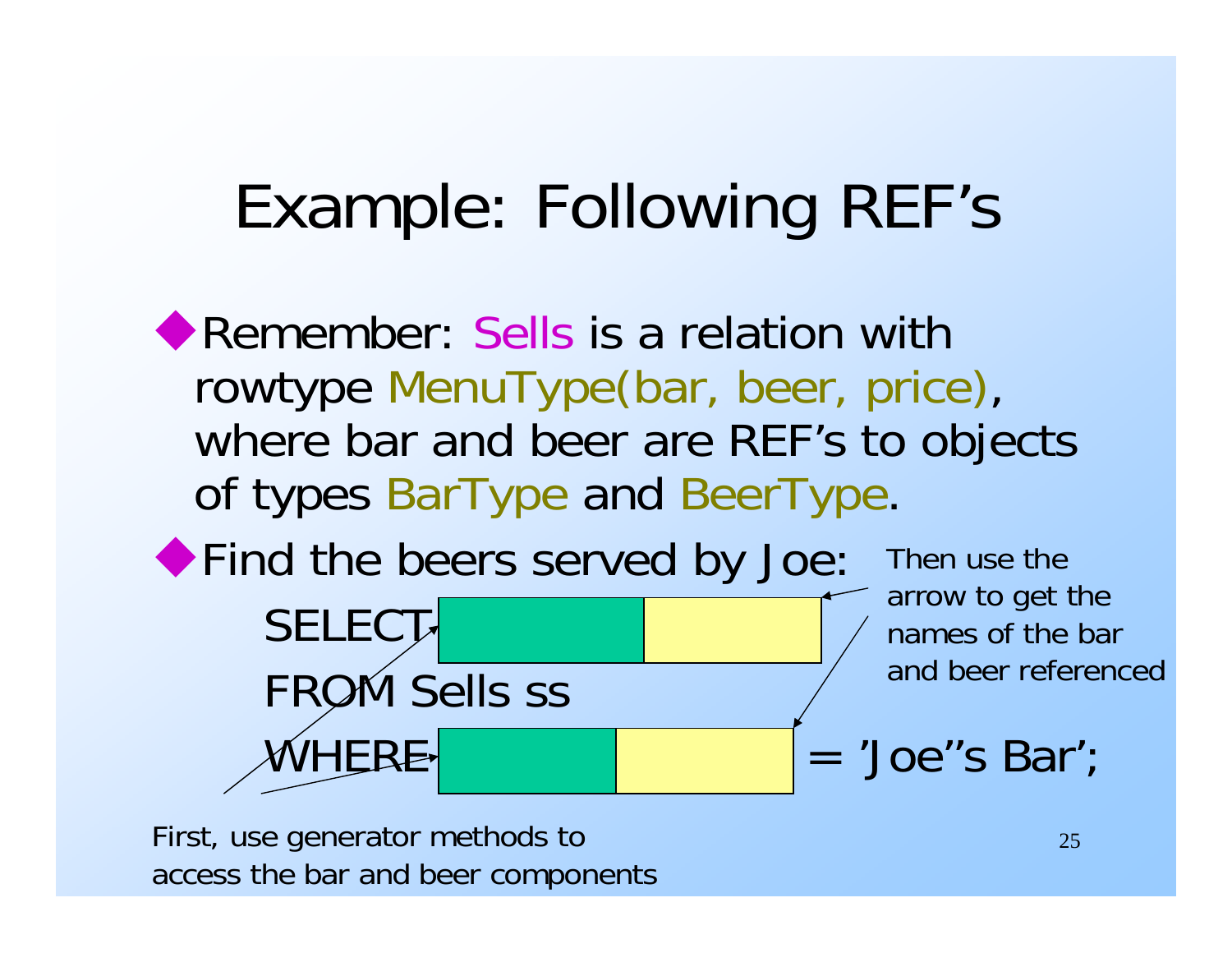#### Following REF's: Oracle Style

REF-following is implicit in the dot. Just follow a REF by a dot and a field of the object referred to. Example: SELECT ss.beer.name FROM Sells ss WHERE ss.bar.name = 'Joe''s Bar';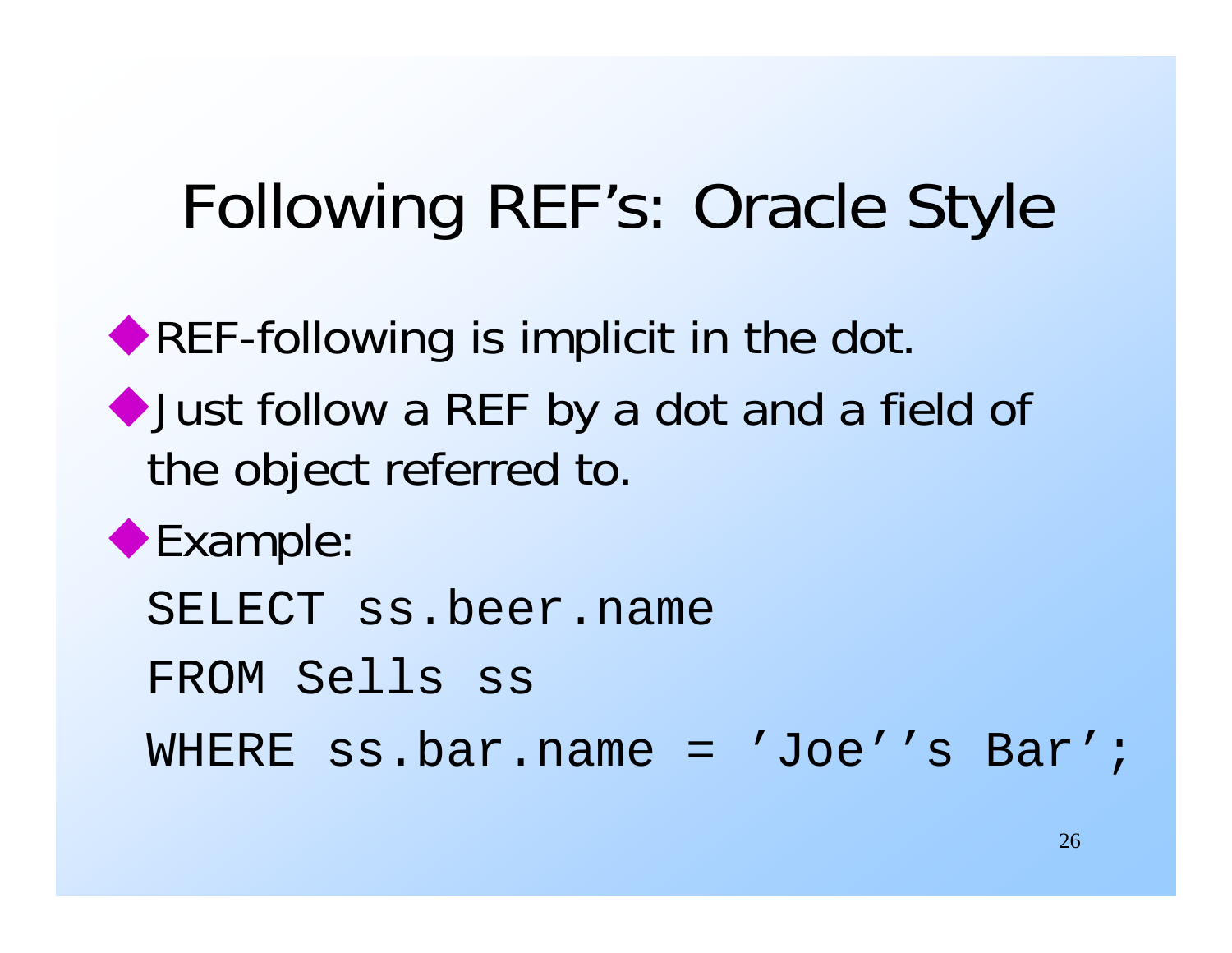### Oracle's DEREF Operator -- Motivation

If we want the set of beer objects for the beers sold by Joe, we might try: SELECT ss.beer FROM Sells ss WHERE ss.bar.name = 'Joe''s Bar'; Legal, but ss.beer is a REF, hence gibberish.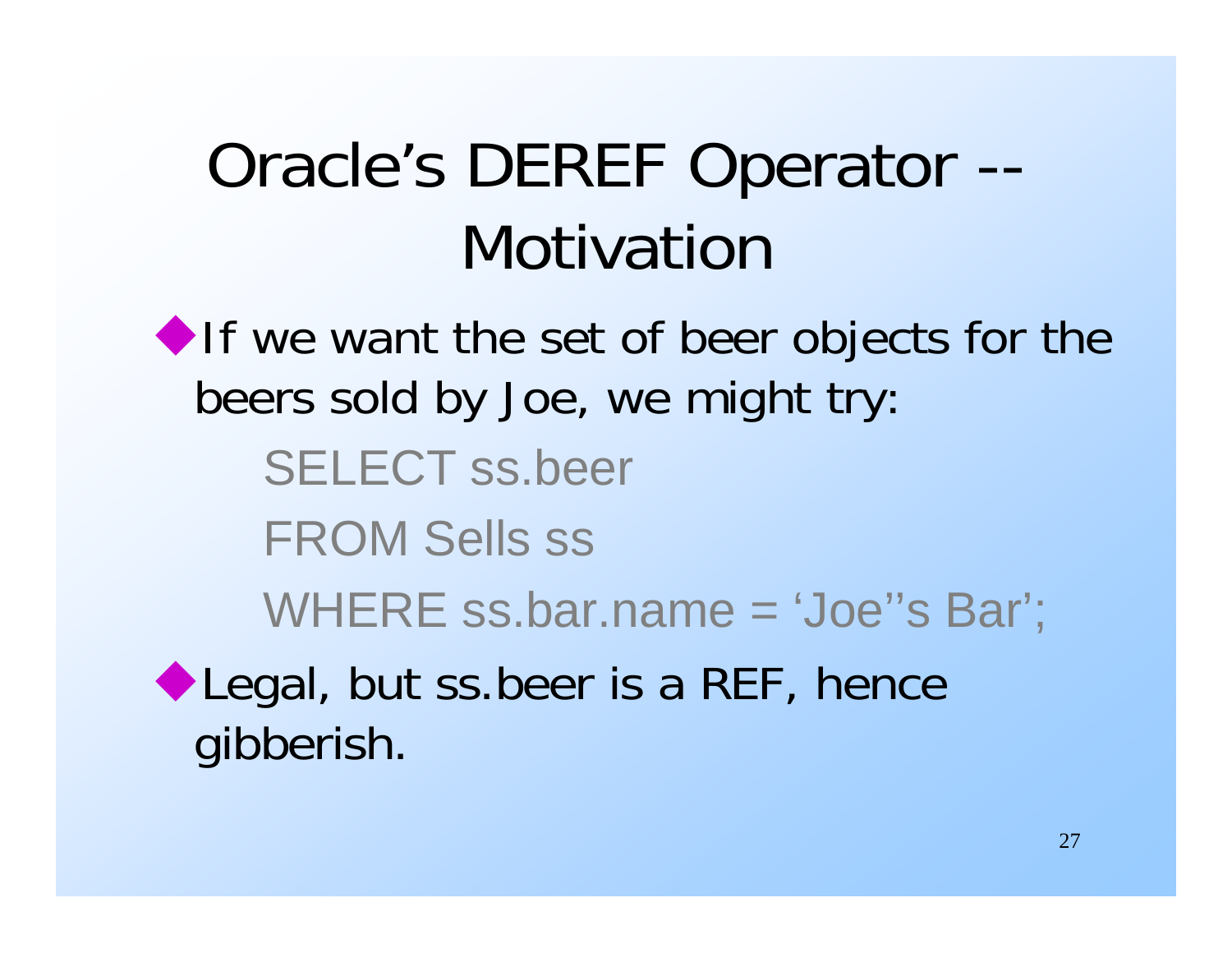# Using DEREF

**To see the BeerType objects, use:** SELECT DEREF(ss.beer) FROM Sells ss WHERE ss.bar.name = 'Joe''s Bar';**• Produces values like:** BeerType('Bud', 'Anheuser-Busch')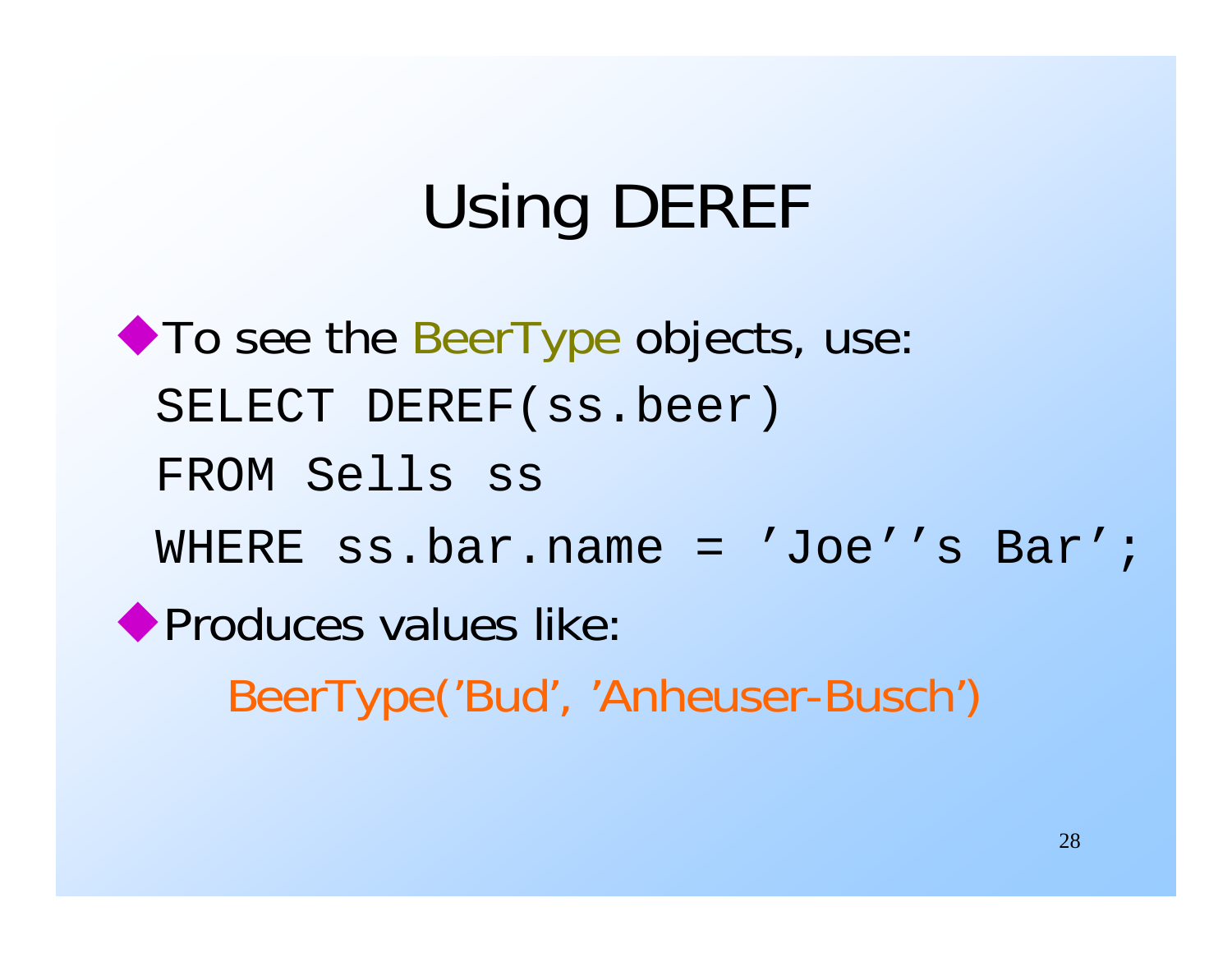#### Methods --- Oracle Syntax

Classes are more than structures; they may have methods.

We'll study the Oracle syntax.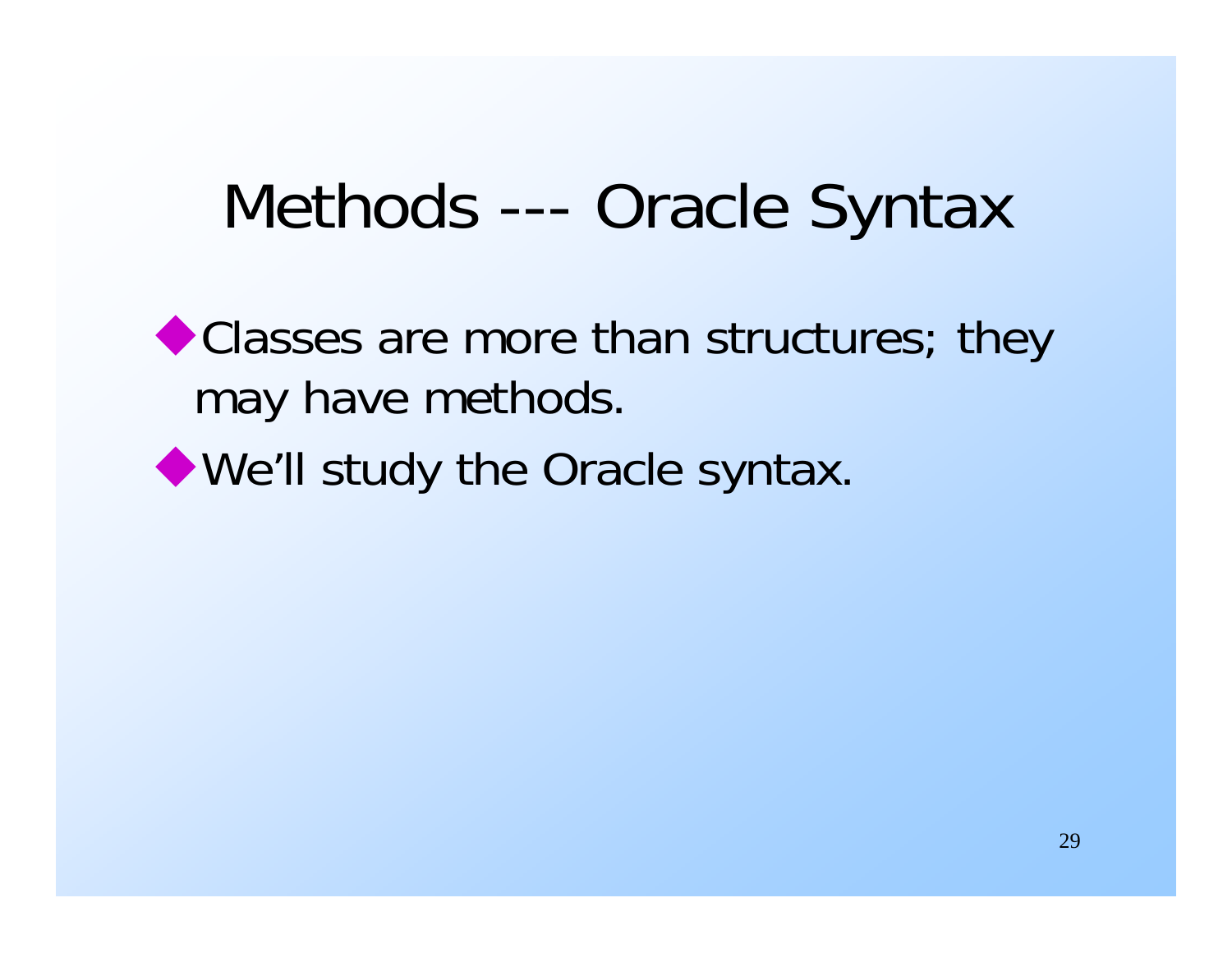### Method Definitions (Oracle)

- ◆ Declare methods in CREATE TYPE. ◆ Define methods in a CREATE TYPE BODY statement.
	- Use PL/SQL syntax for methods.
	- Variable SELF refers to the object to which the method is applied.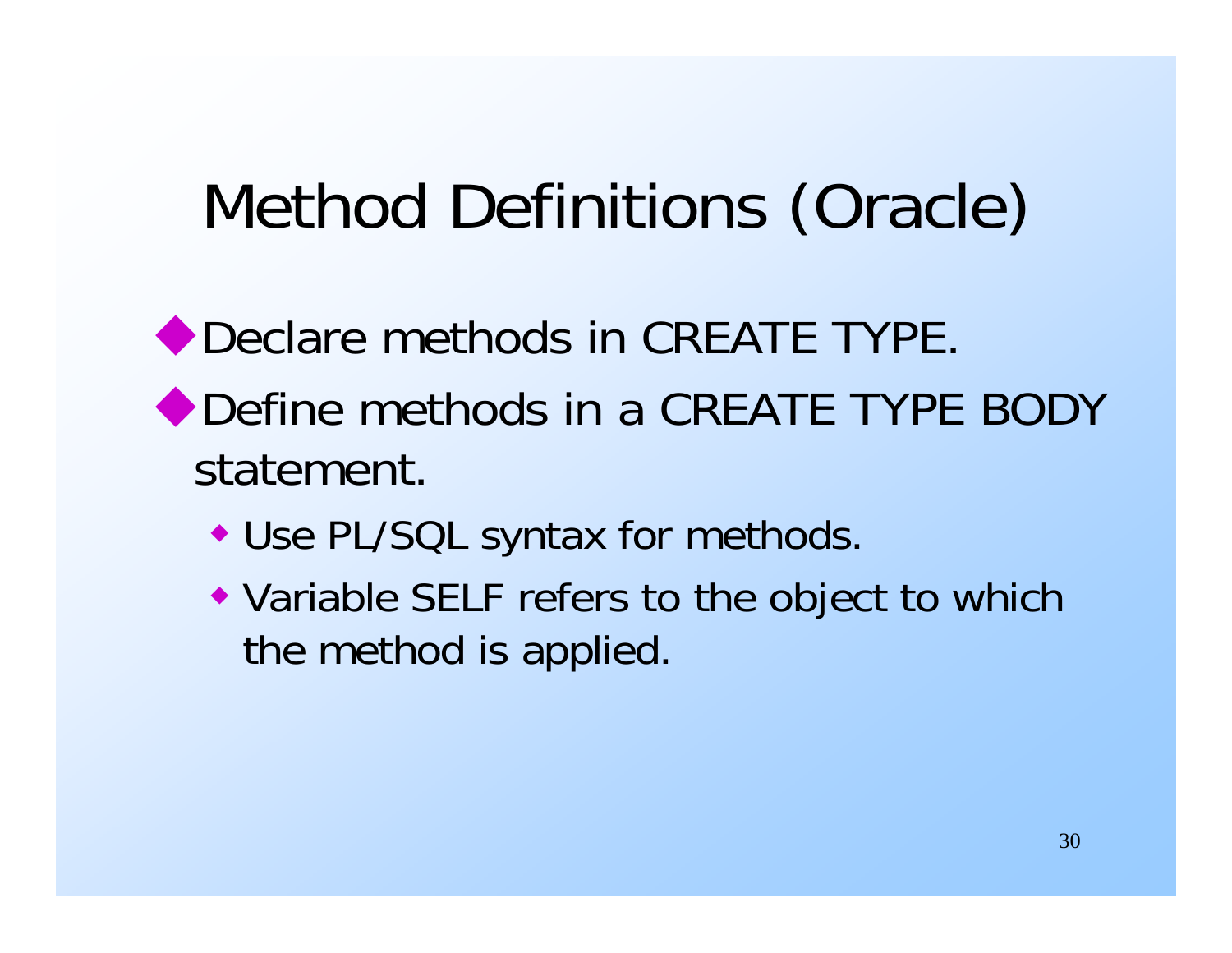#### Example: Method Declaration

◆ Let's add method priceInYen to MenuType. CREATE TYPE MenuType AS OBJECT ( bar REF BarType, beer REF BeerType, price FLOAT, priceInYen(rate IN FLOAT) RETURN FLOAT, PRAGMA RESTRICT\_REFERENCES(priceInYen,  $\Big)$  ; / What Oracle callsmethods."Write no database state."That is, whatever priceInYen does it won't modify the database.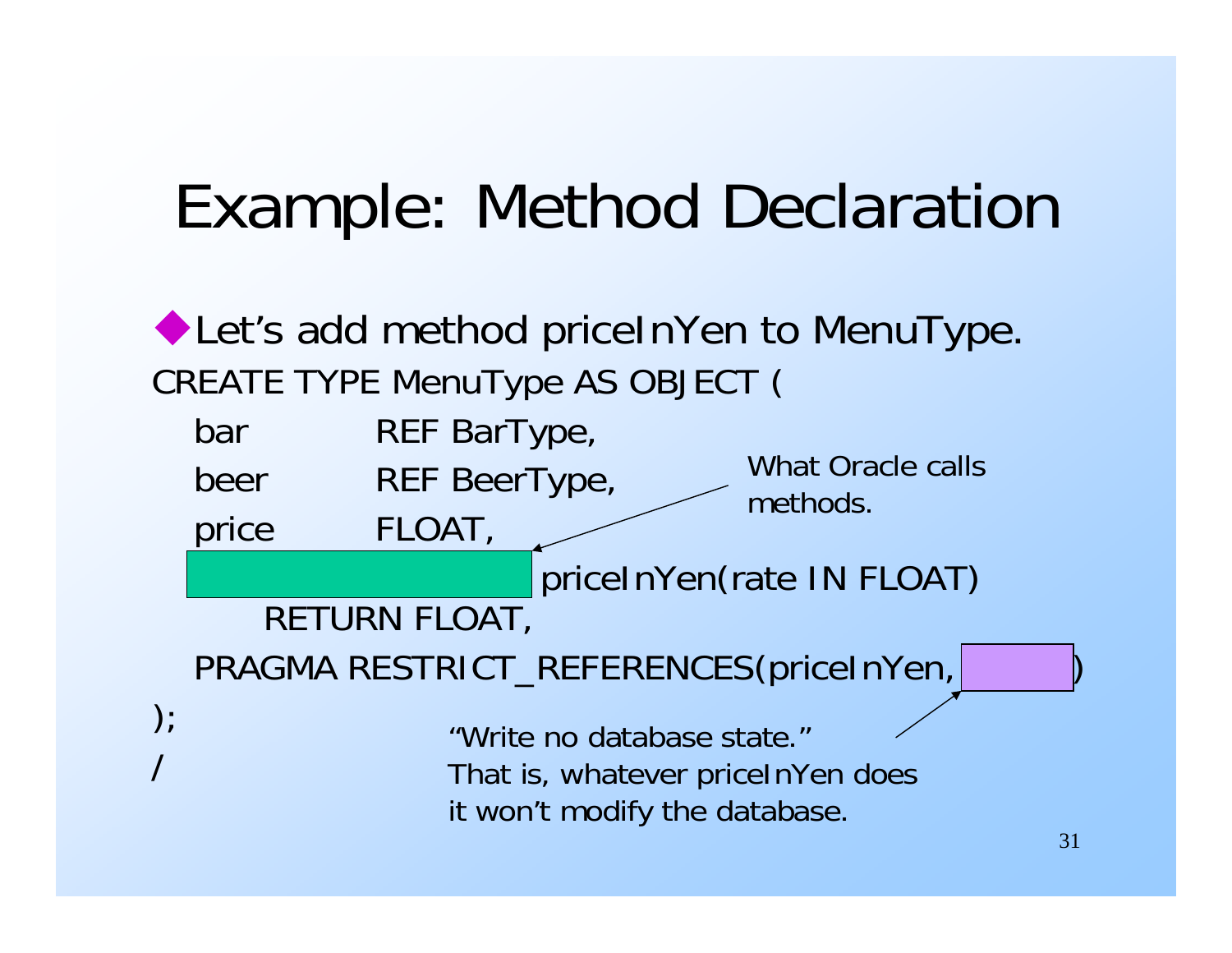#### Method Definition – Oracle Style

◆ Form of create-body statement: CREATE TYPE BODY <type name> AS <method definitions = PL/SQL procedure definitions, using "MEMBER FUNCTION" in place of "PROCEDURE">END;

/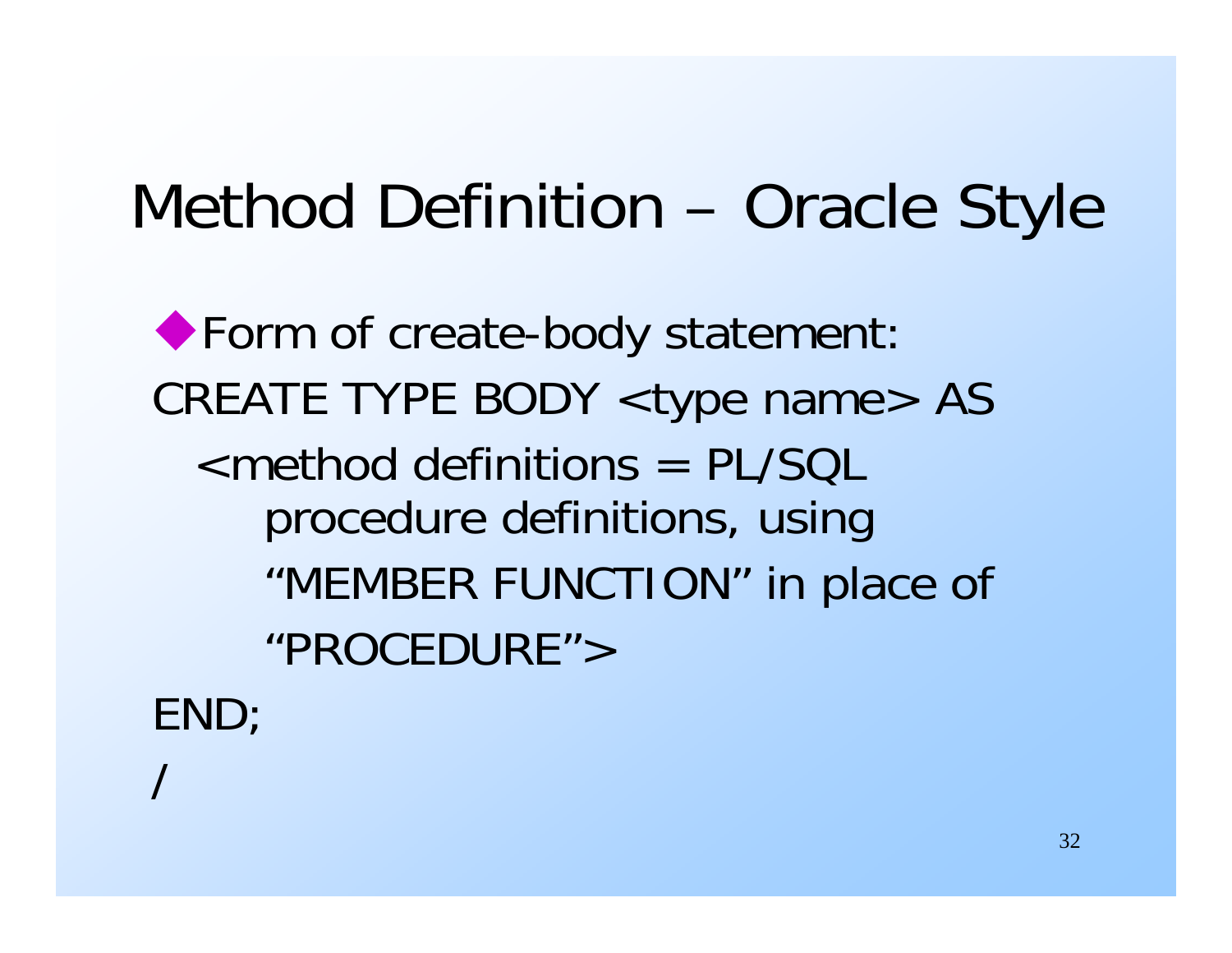#### Example: Method Definition

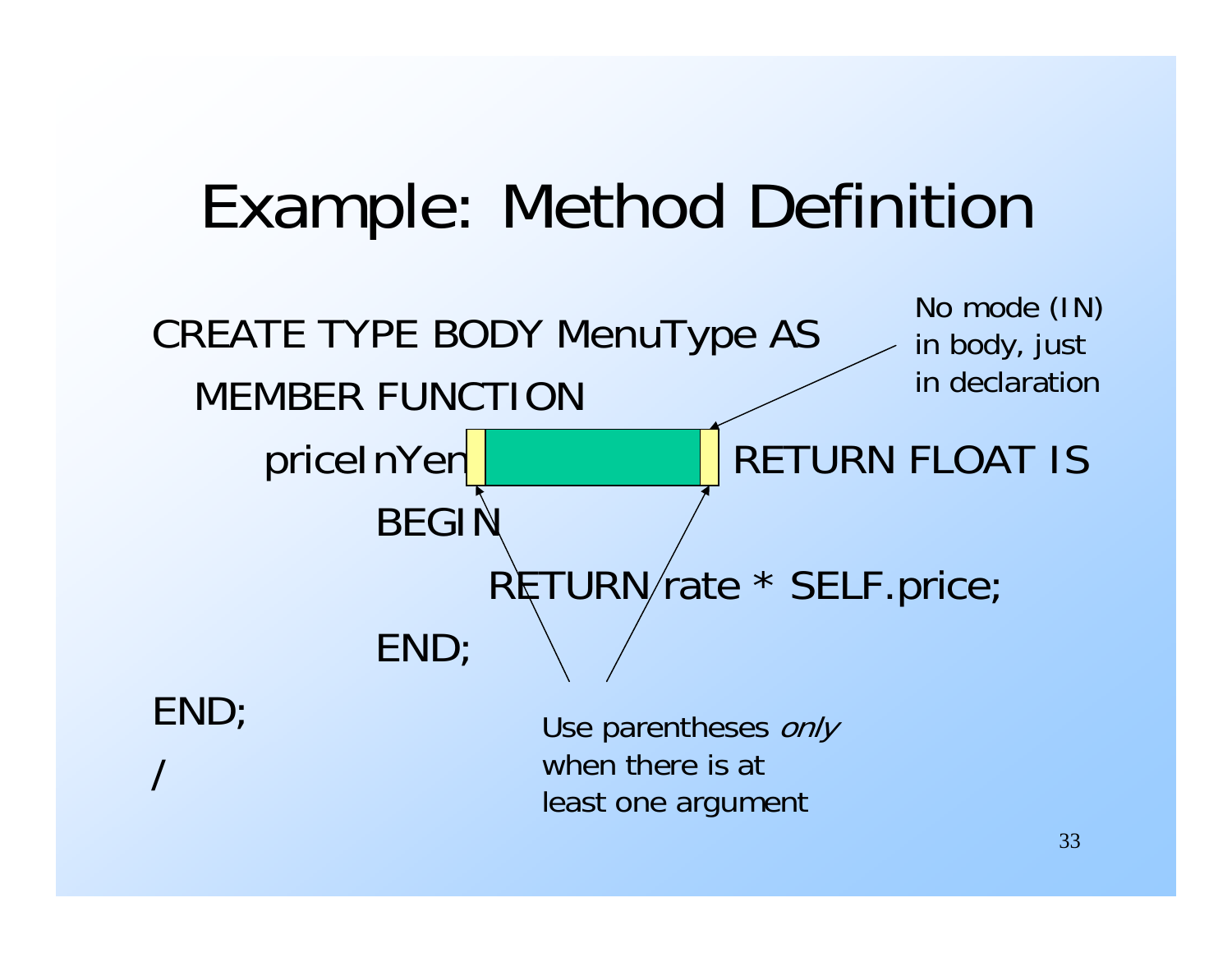#### Method Use

◆ Follow a name for an object by a dot and the name of the method, with arguments if any. Example: SELECT ss.beer.name, ss.priceInYen(114.0) FROM Sells ss WHERE ss.bar.name = 'Joe''s Bar';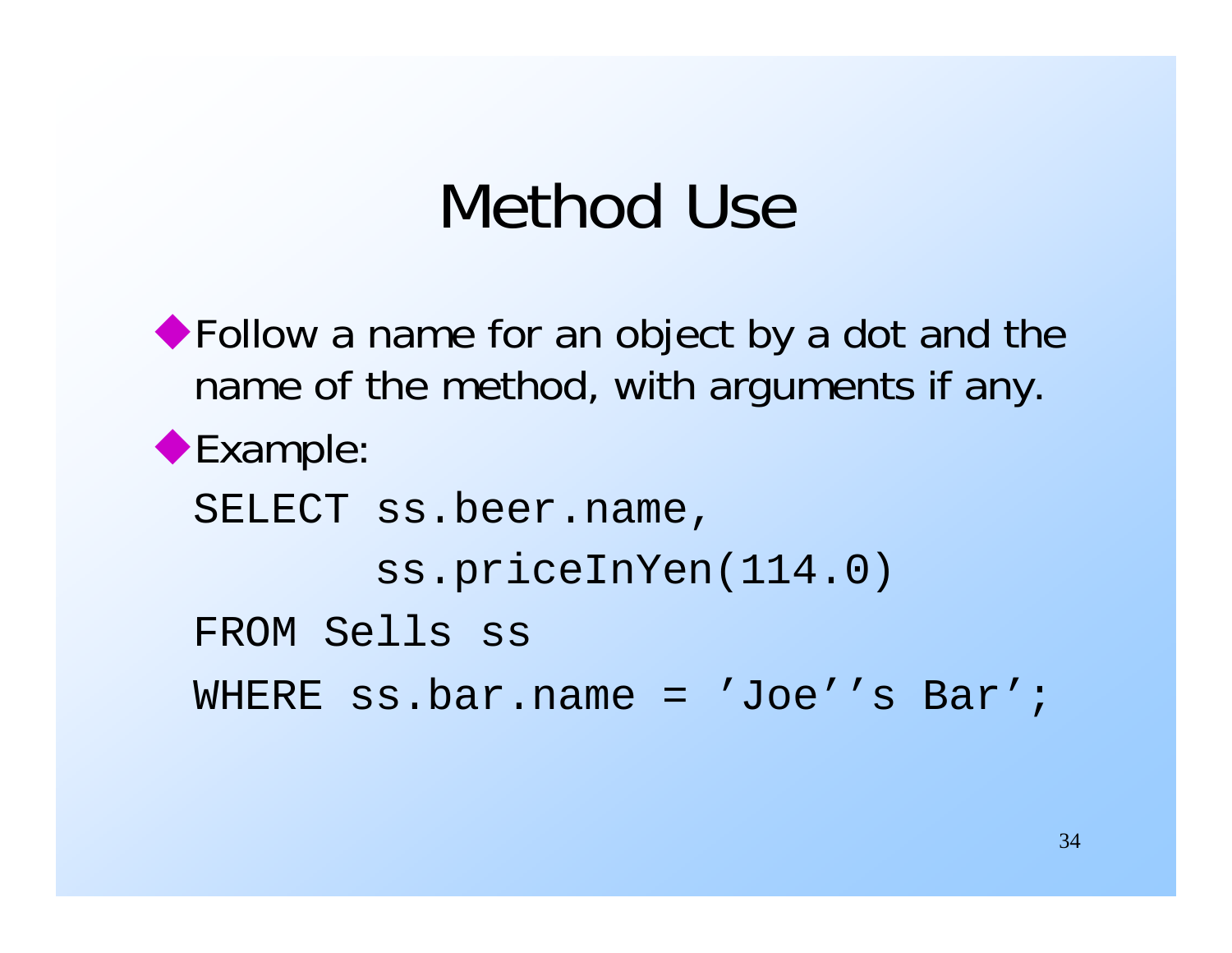#### Order Methods: SQL-99

#### ◆ Each UDT 7 may define two methods called EQUAL and LESSTHAN.

- ◆ Each takes an argument of type T and is applied to another object of type  $\,$   $\!$   $\!$   $\!$
- Returns TRUE if and only if the target object is  $=$  (resp.  $<$ ) the argument object.

Allows objects of type T to be compared by  $=$ ,  $\lt$ ,  $\gt$  $=$ , etc. in WHERE clauses and for sorting (ORDER BY).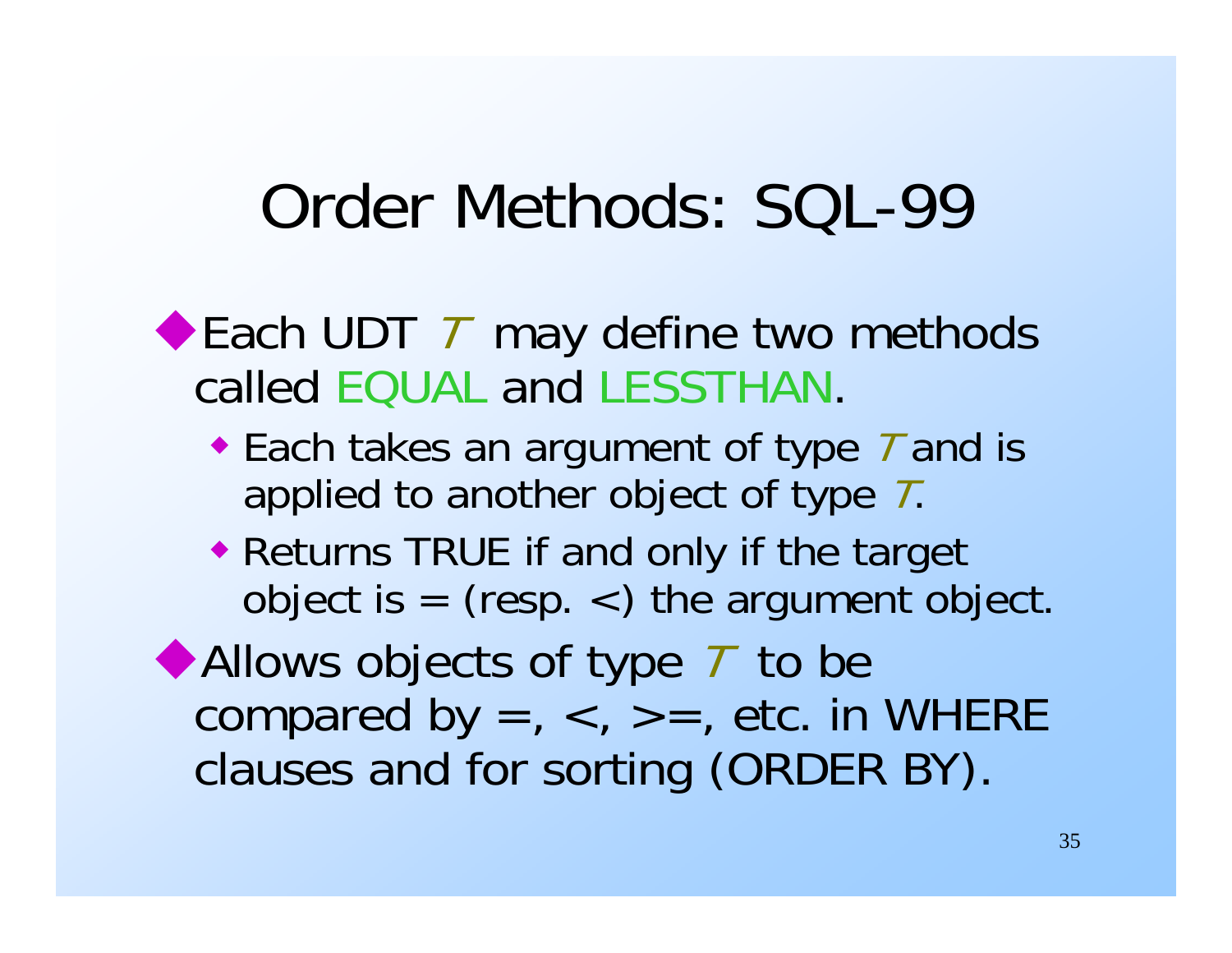#### Order Methods: Oracle

- We may declare any one method for a UDT to be an *order method*.
- $\blacktriangleright$  The order method returns a value  $<$ 0,  $=0$ , or  $>0$ , as the value of object SELF  $is <, =,$  or  $>$  the argument object.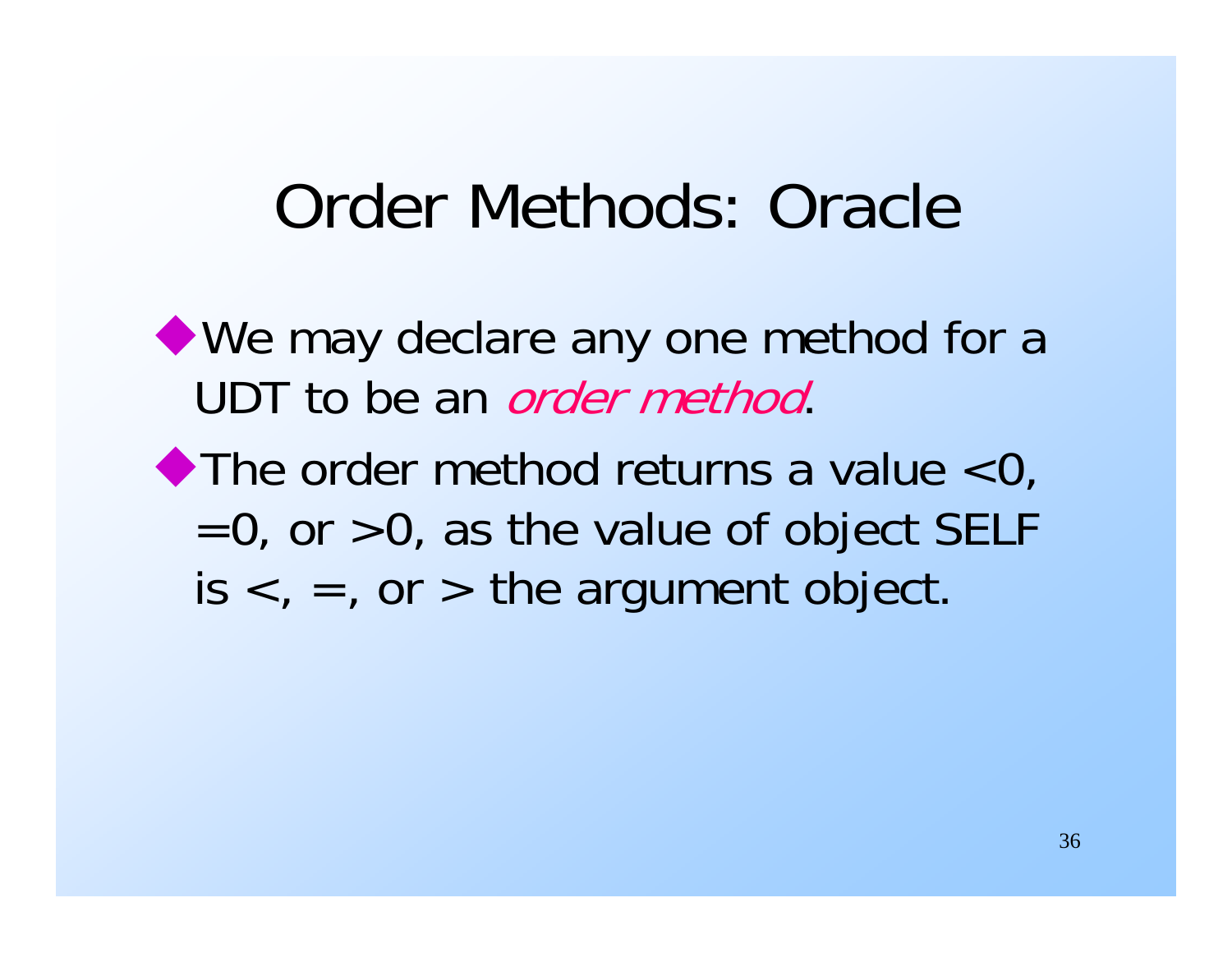#### Example: Order Method Declaration

◆ Order BarType objects by name: CREATE TYPE BarType AS OBJECT ( name CHAR(20), addr CHAR(20), ORDER MEMBER FUNCTION before( bar2 IN BarType) RETURN INT, PRAGMA RESTRICT\_REFERENCES(before, WNDS, RNDS, RNDS, RNDS, RNDS, RNDS, RNDS, RNDS, RNDS, RNDS, RNDS, RNDS, RNDS, RNDS, RNDS, RNDS, RNDS, RNDS, RN

 $\big)$  ;

Read/write no database state/package state. A "package" is a collection of procedures and variables that can communicate values among them.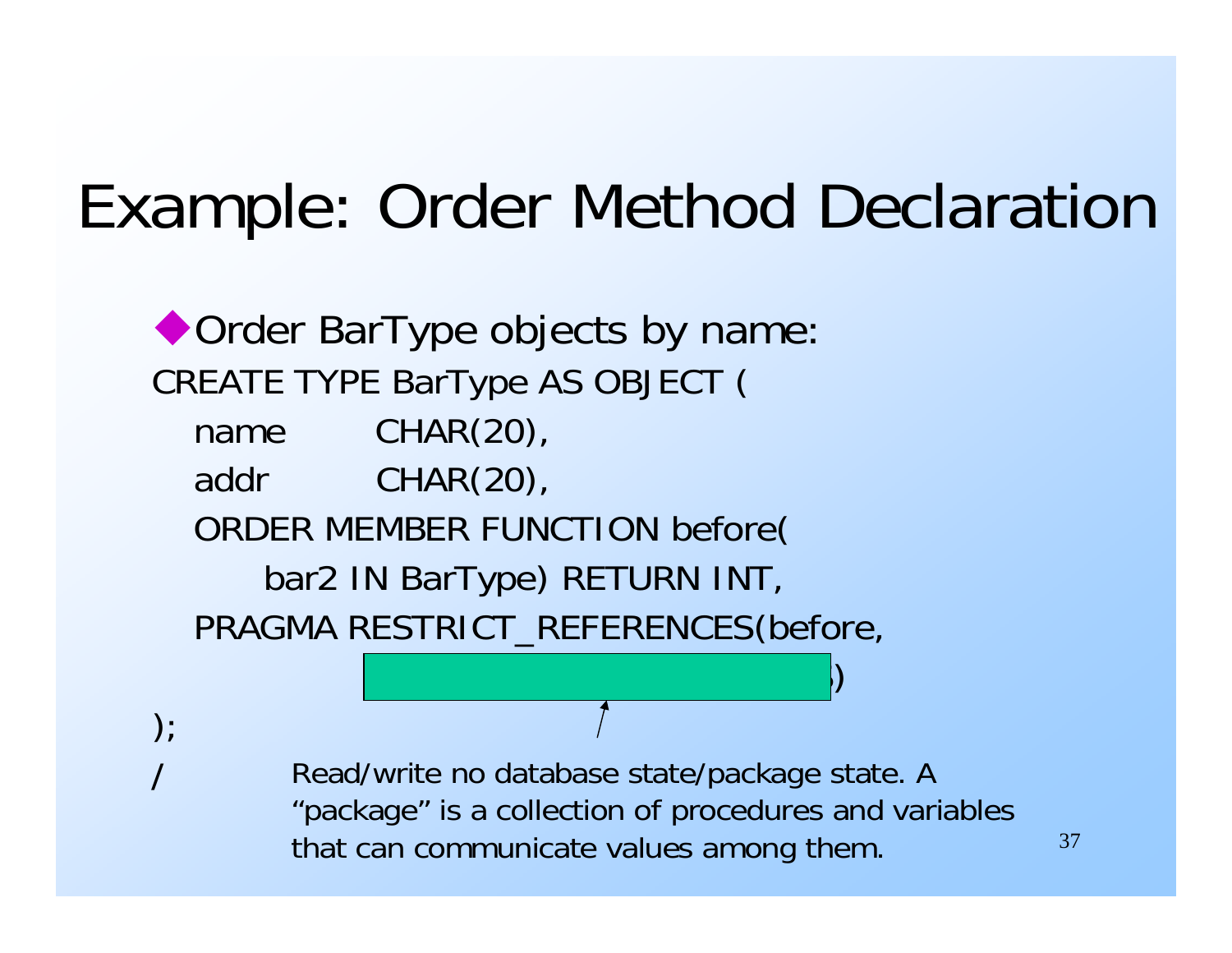### Example: Order Method Definition

```
CREATE TYPE BODY BarType AS
  ORDER MEMBER FUNCTIONbefore(bar2 BarType) RETURN INT IS
  BEGINIF SELF.name < bar2.name THEN RETURN –1;
     ELSIF SELF.name = bar2.name THEN RETURN 0;
     ELSE RETURN 1;
     END IF;
  END;
END;
/
```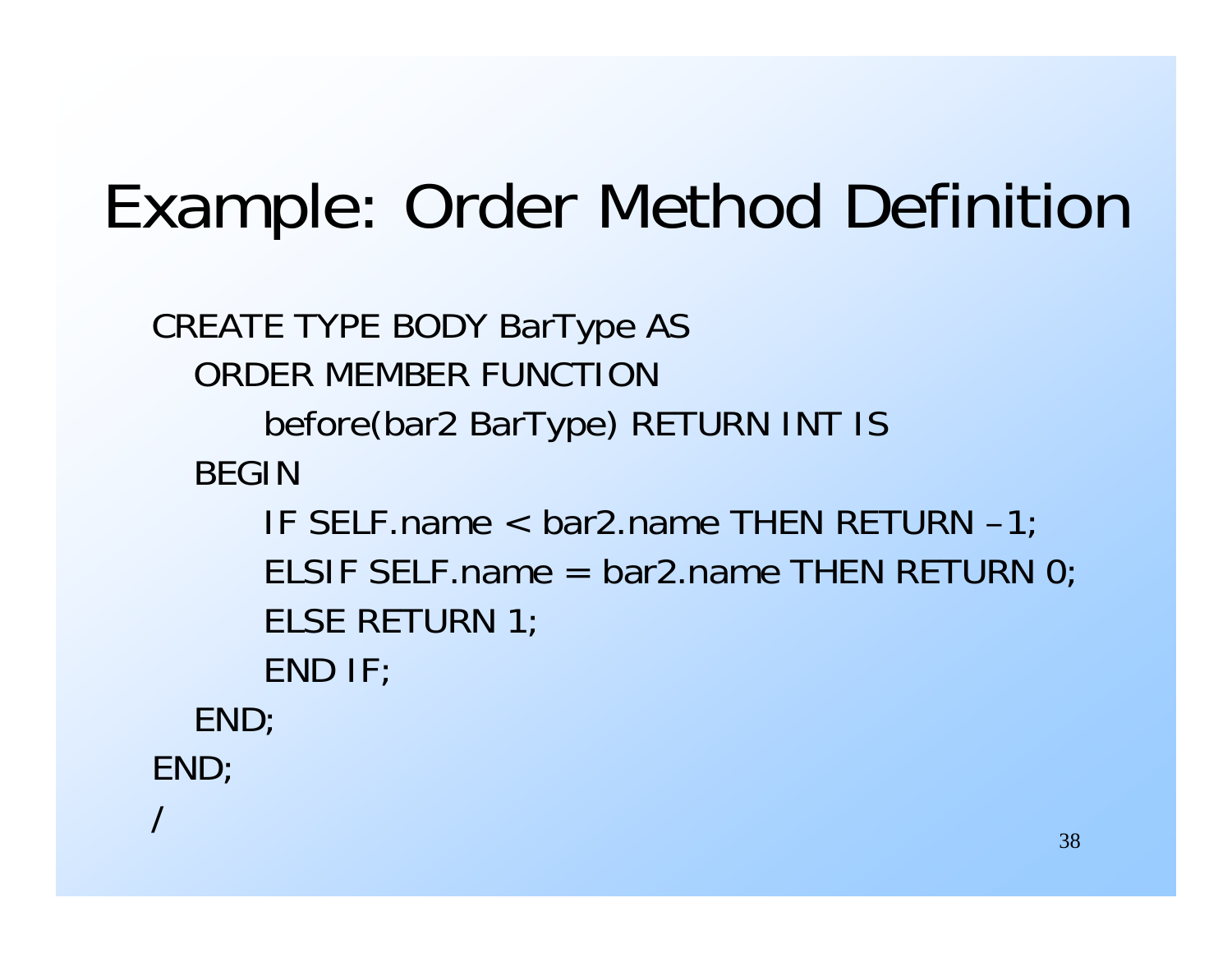#### Oracle Nested Tables

Allows values of tuple components to be whole relations.

If  $T$  is a UDT, we can create a type  $S$ whose values are relations with rowtype  $T$ , by:

 $\mathsf{CREATE}\ \mathsf{TYPE}\ \mathcal{S}\ \ \mathsf{AS}\ \mathsf{TABLE}\ \mathsf{OF}\ \ \mathcal{T};$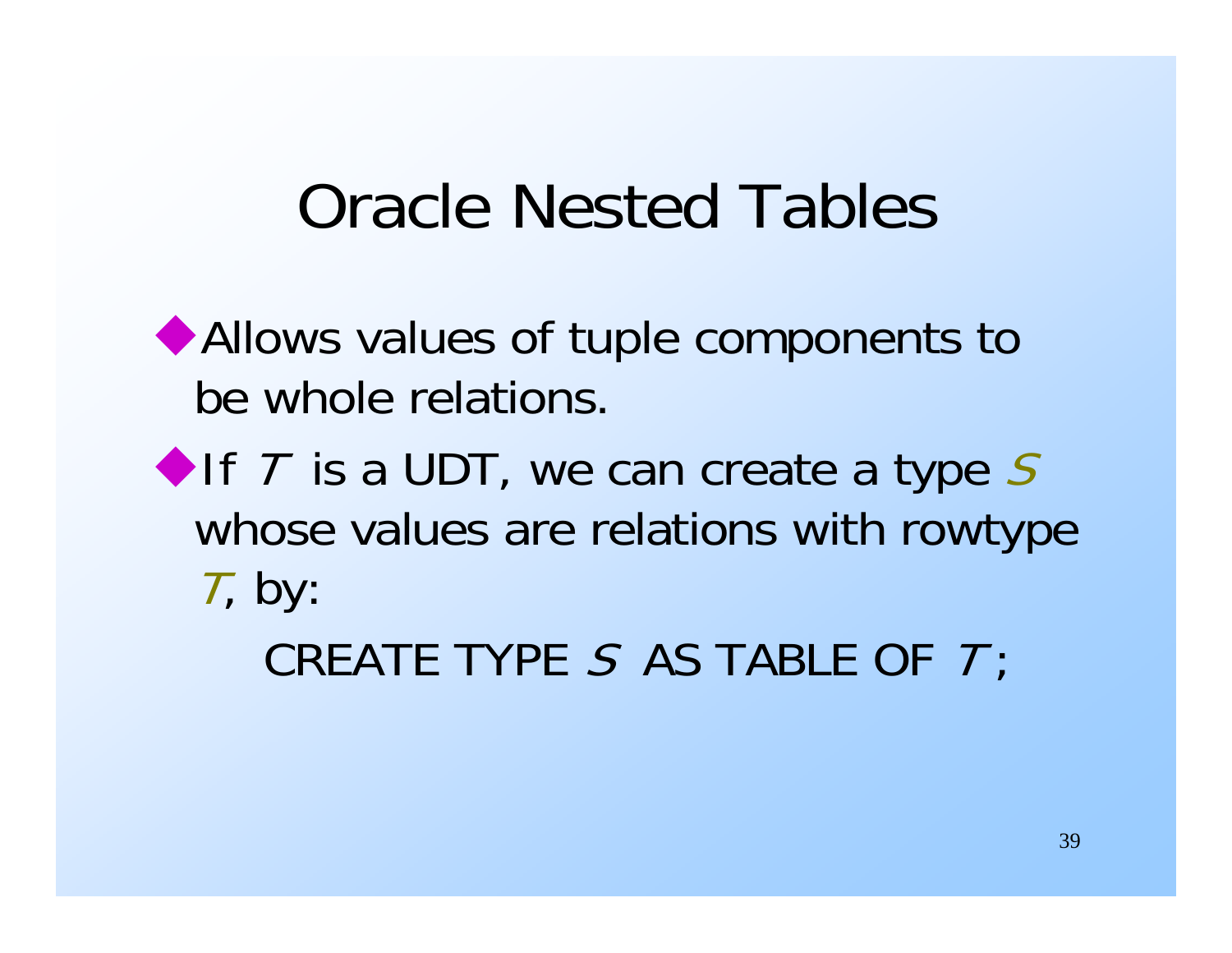#### Example: Nested Table Type

```
CREATE TYPE BeerType AS OBJECT (
```
- name CHAR(20),
- kind CHAR(10),
- color CHAR(10)
- );

/

/

```
CREATE TYPE BeerTableType AS 
 TABLE OF BeerType;
```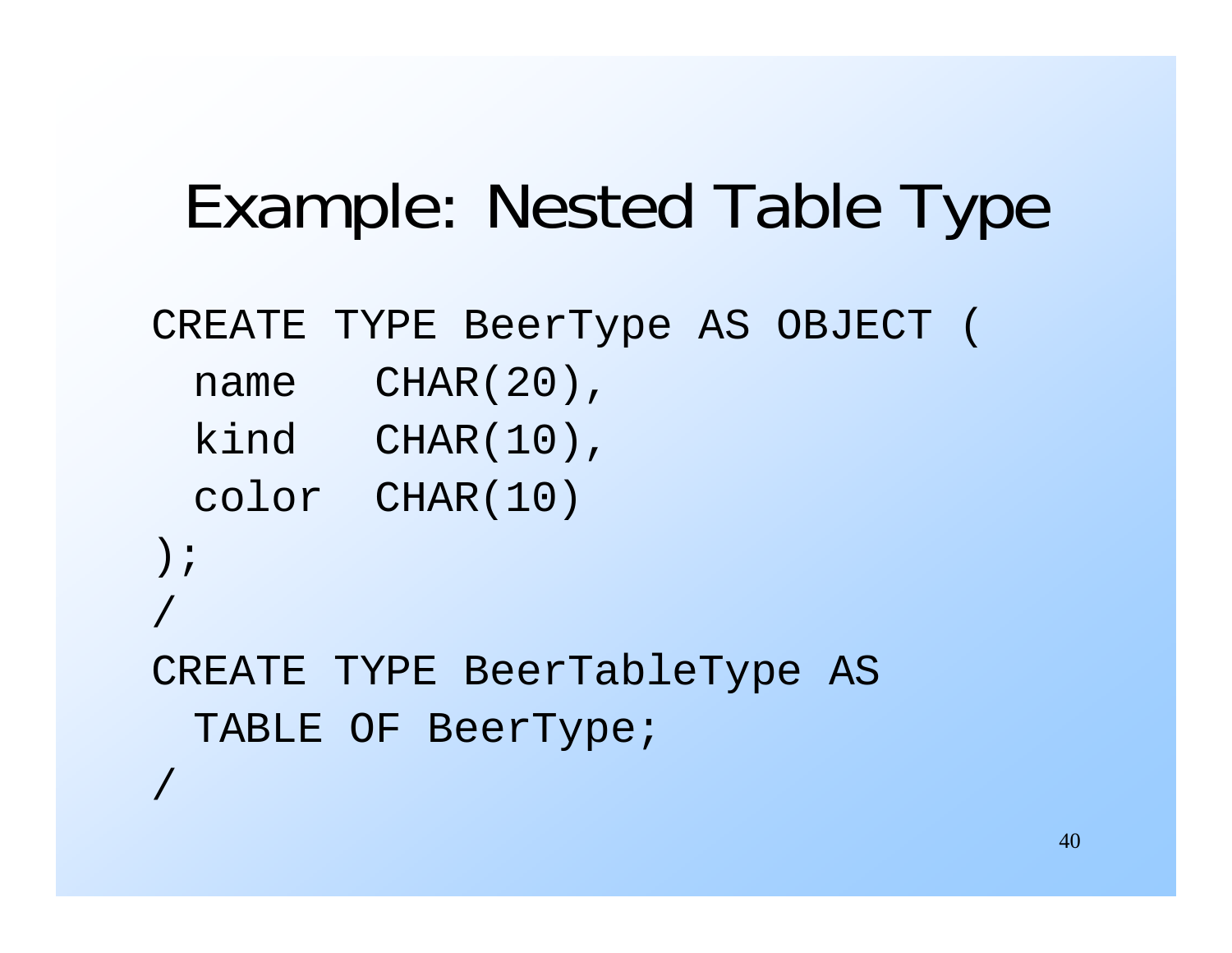#### Example --- Continued

◆ Use BeerTableType in a Manfs relation that stores the set of beers by each manufacturer in one tuple for that manufacturer.

| CREATE TABLE Manfs |  |               |
|--------------------|--|---------------|
| name               |  | CHAR (30),    |
| addr               |  | CHAR (50),    |
| beers              |  | beerTableType |
|                    |  |               |

);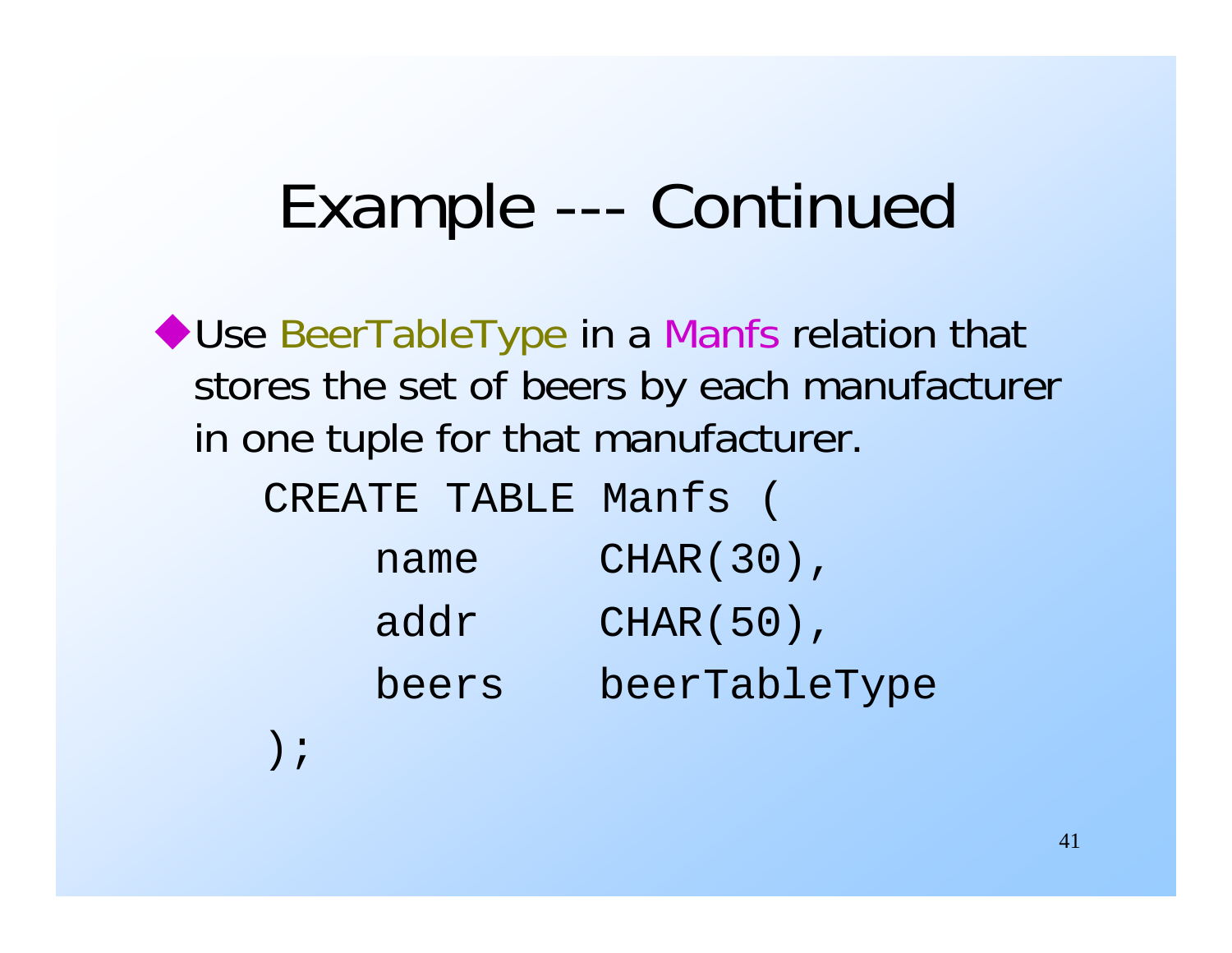#### Storing Nested Relations

- ◆ Oracle doesn't really store each nested table as a separate relation --- it just makes it look that way.
- Rather, there is one relation  $R$  in which all the tuples of all the nested tables for one attribute A are stored.

◆ Declare in CREATE TABLE by: NESTED TABLE A STORE AS R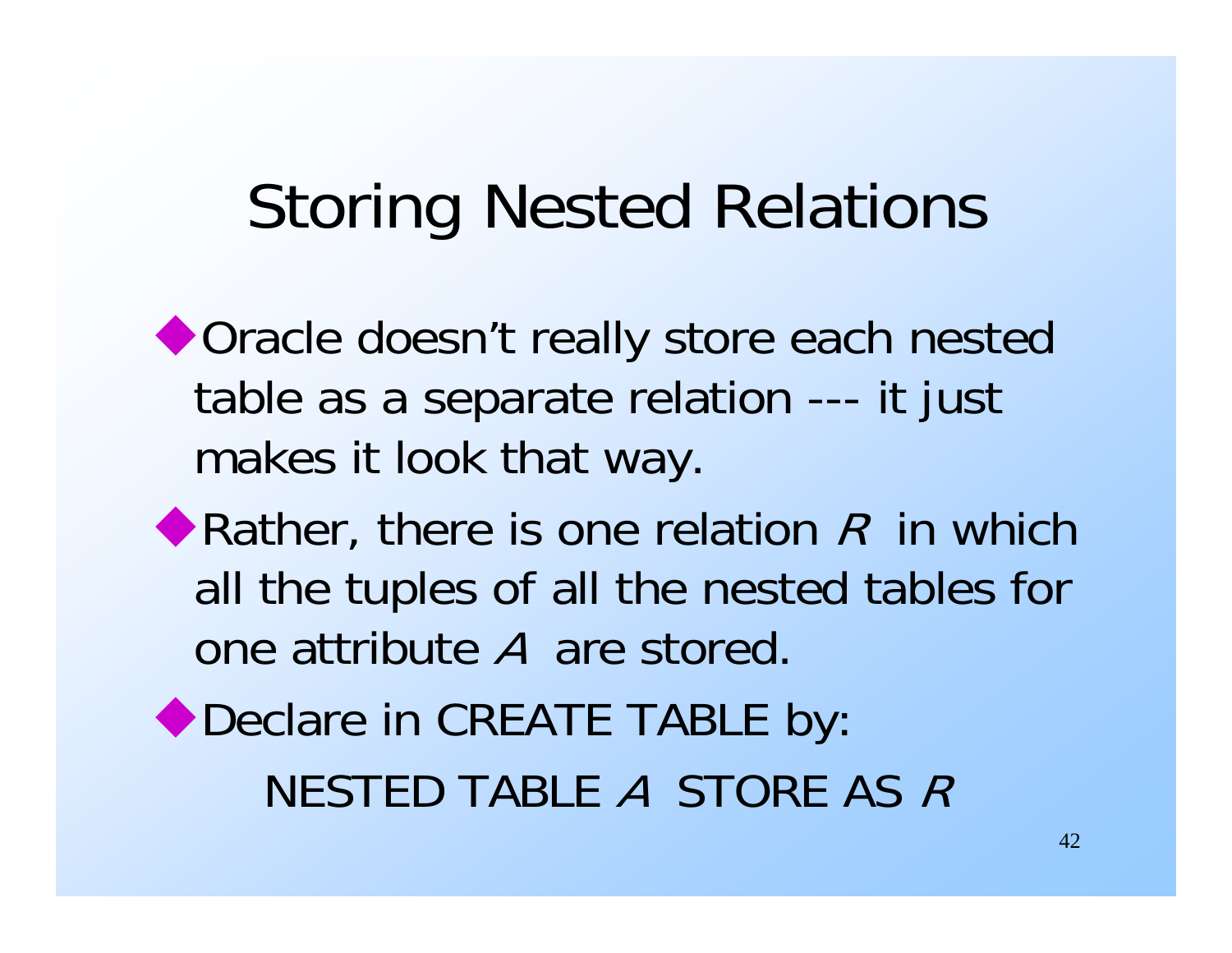### Example: Storing Nested Tables

#### CREATE TABLE Manfs (

 $\sum$ 

name CHAR(30),

- addr CHAR(50),
- beers beerTableType

NESTED TABLE beers STORE AS BeerTable

Note where the semicolongoes and doesn't go.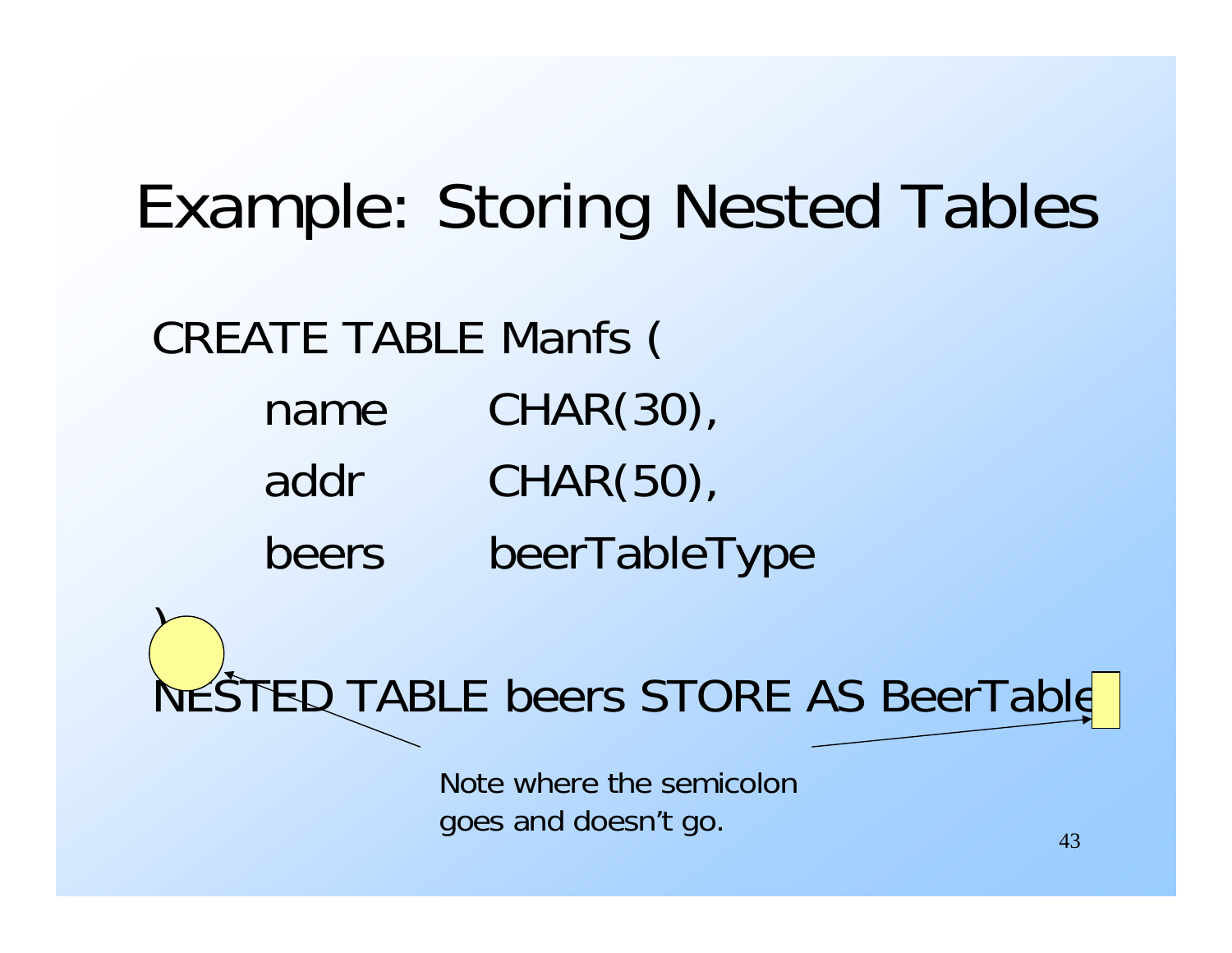# Querying a Nested Table

- ◆ We can print the value of a nested table like any other value.
- ◆ But these values have two type constructors:
	- 1. For the table.
	- 2. For the type of tuples in the table.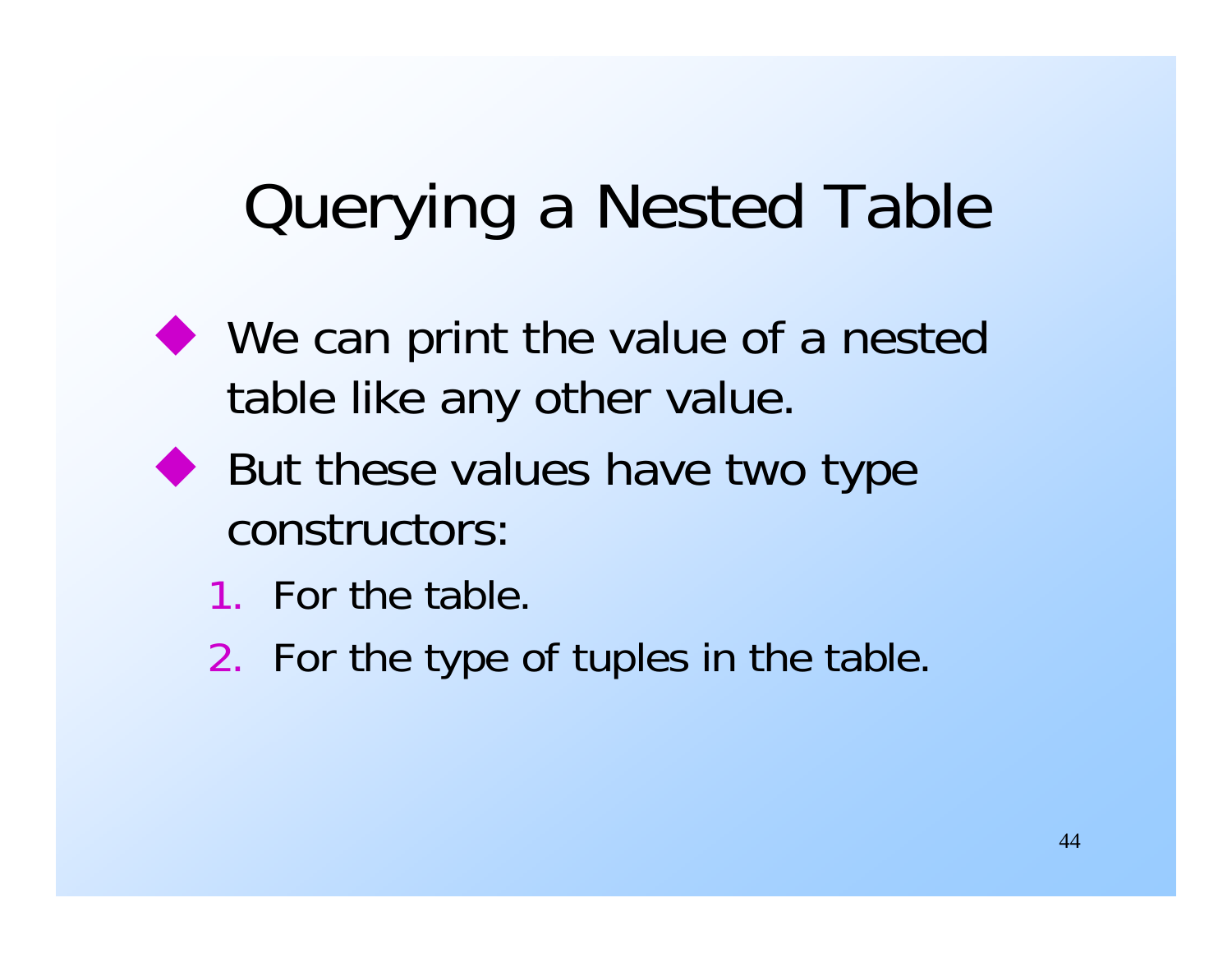#### Example: Query a Nested Table

◆ Find the beers by Anheuser-Busch: SELECT beers FROM ManfsWHERE name = 'Anheuser-Busch'; **Produces one value like:** BeerTableType( BeerType('Bud', 'lager', 'yellow'), BeerType('Lite', 'malt', 'pale'),… )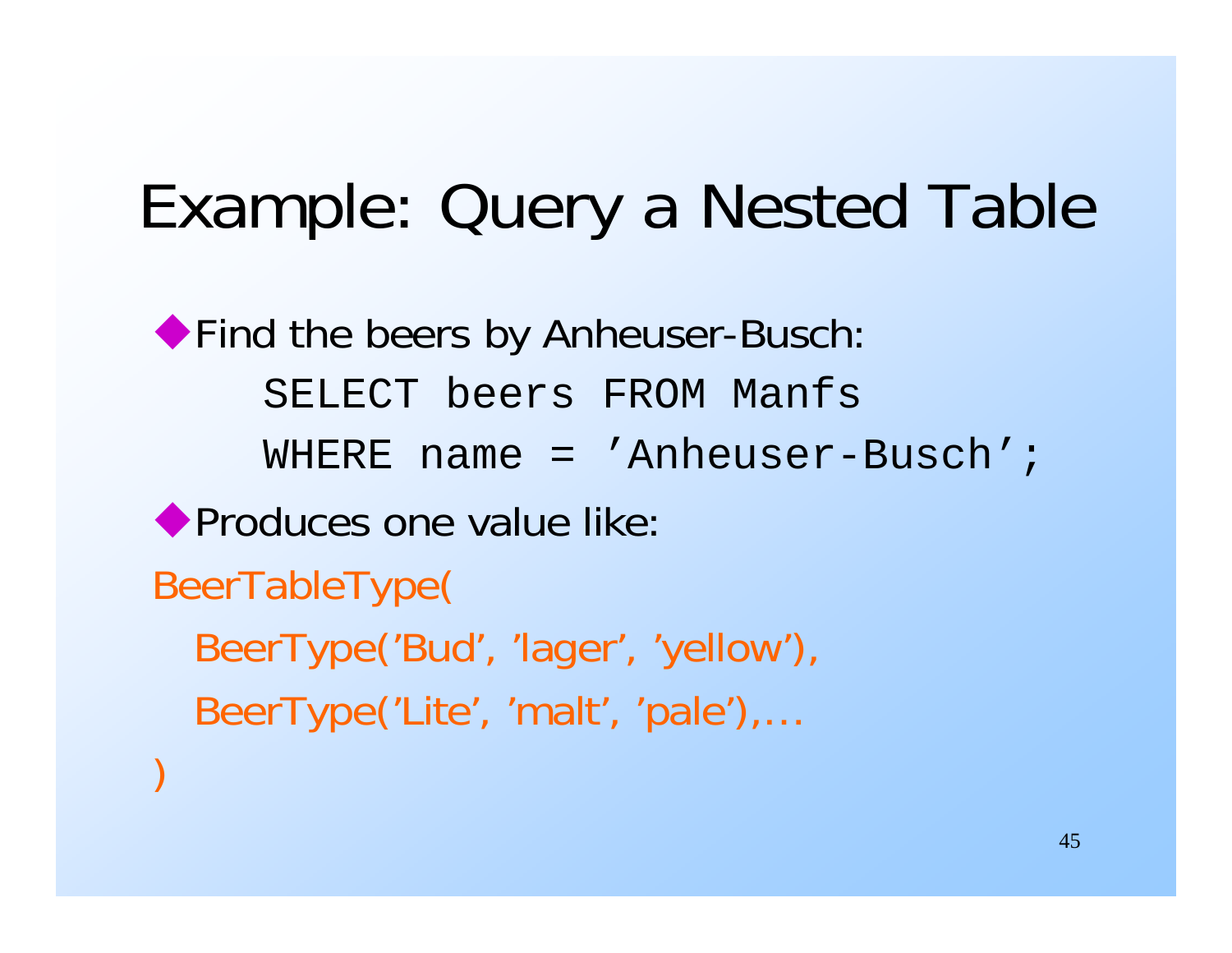### Querying Within a Nested Table

A nested table can be converted to an ordinary relation by applying THE(…). This relation can be used in FROM clauses like any other relation.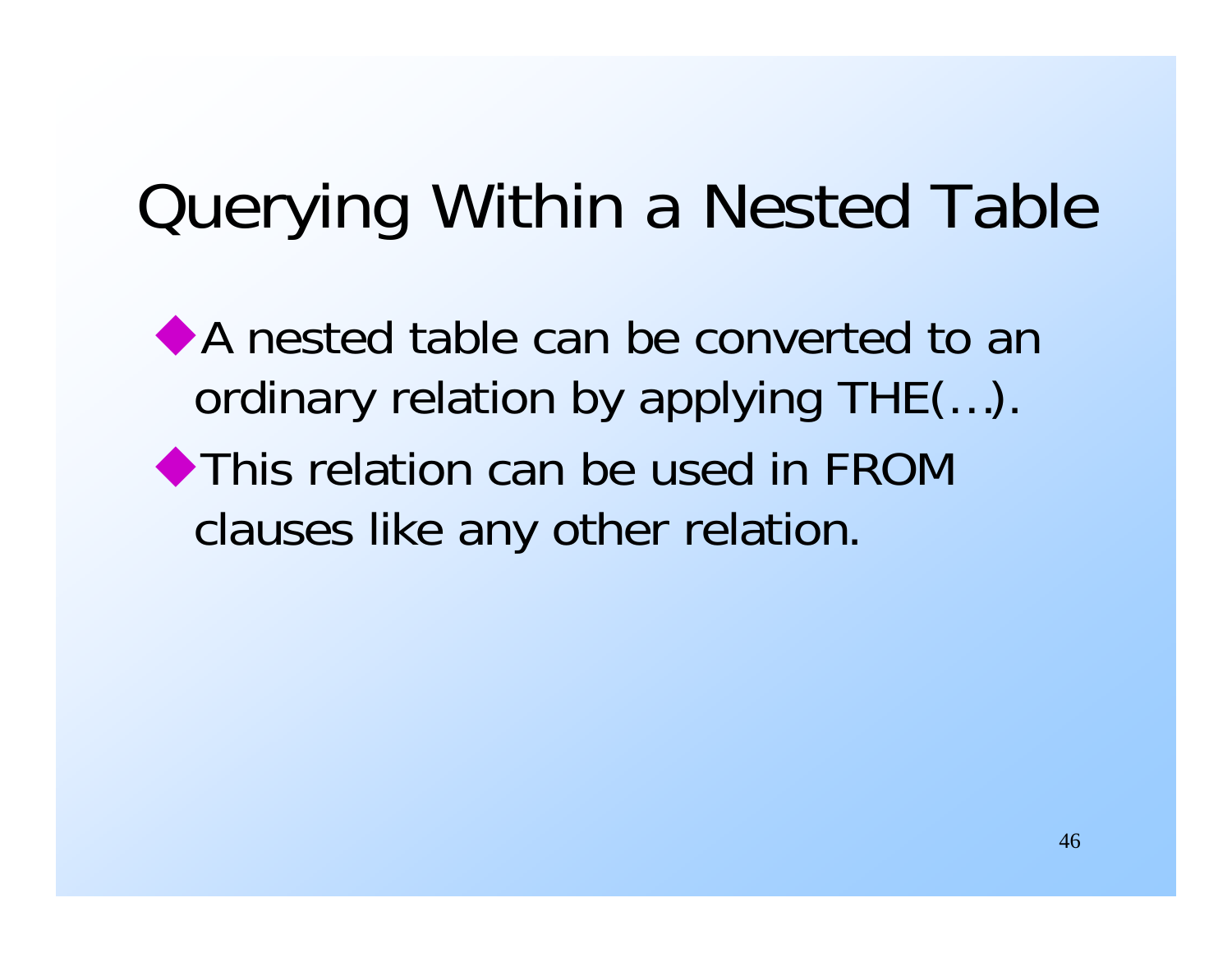#### Example: Use of THE

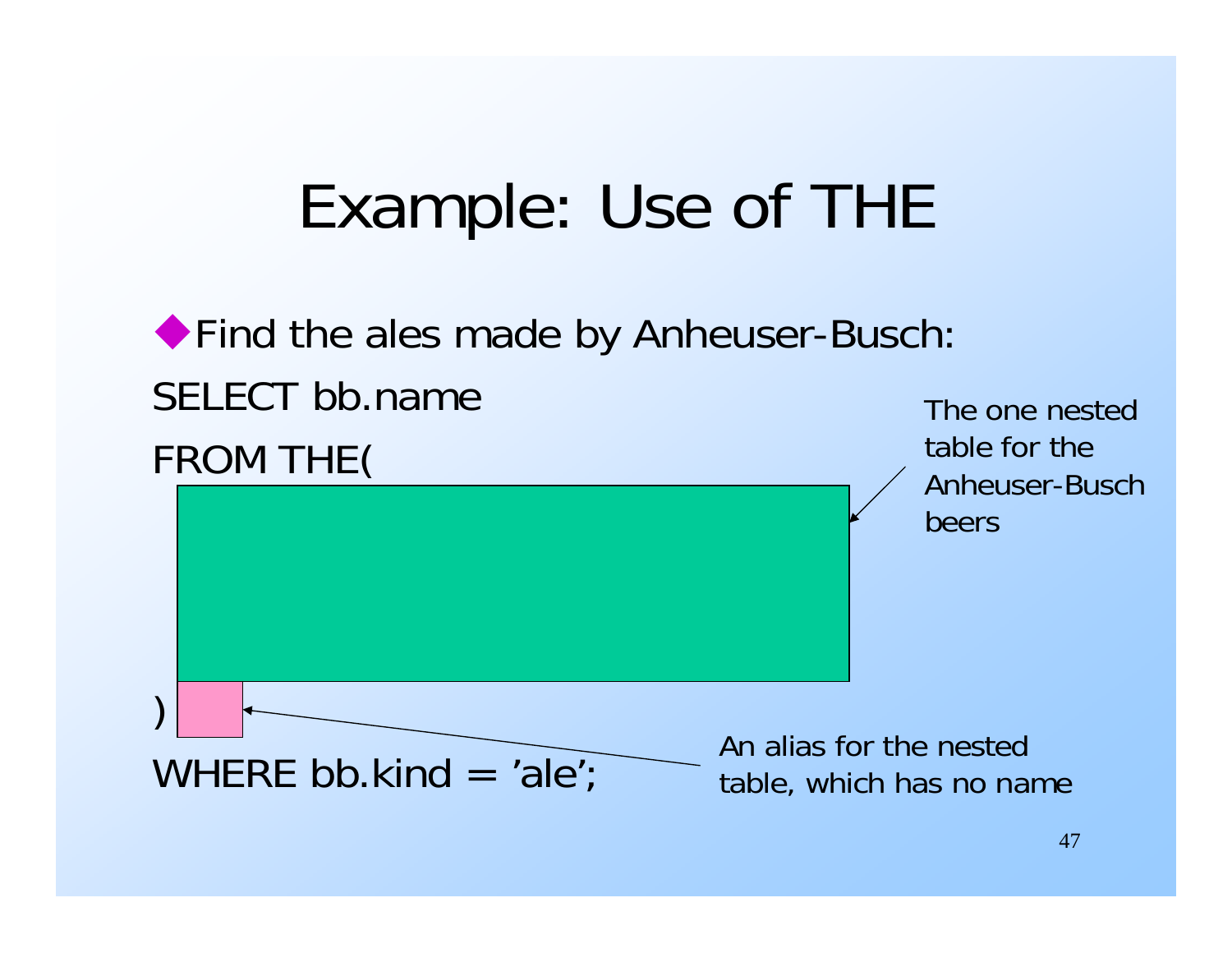## Turning Relations Into Nested Tables

Any relation with the proper number and types of attributes can become the value of a nested table.

◆ Use CAST(MULTISET(...) AS <type>) on the relation to turn it into the value with the proper type for a nested table.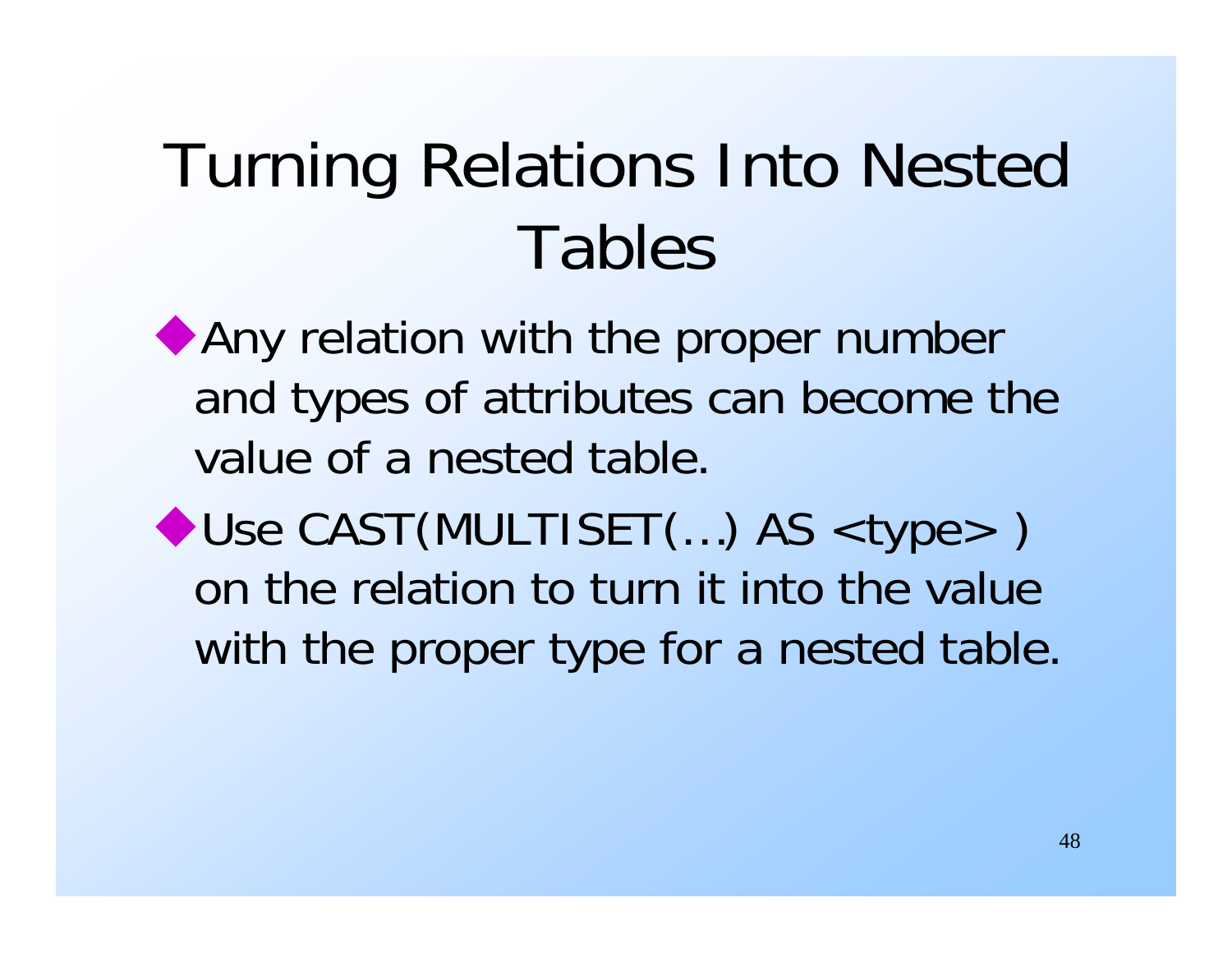#### Example: CAST --- 1

◆ Suppose we have a relation Beers(beer, manf), where beer is a BeerType object and manf a string -- the manufacturer of the beer.

We want to insert into Manfs a new tuple, with Pete's Brewing Co. as the name and a set of beers that are whatever Beers has for Pete's.